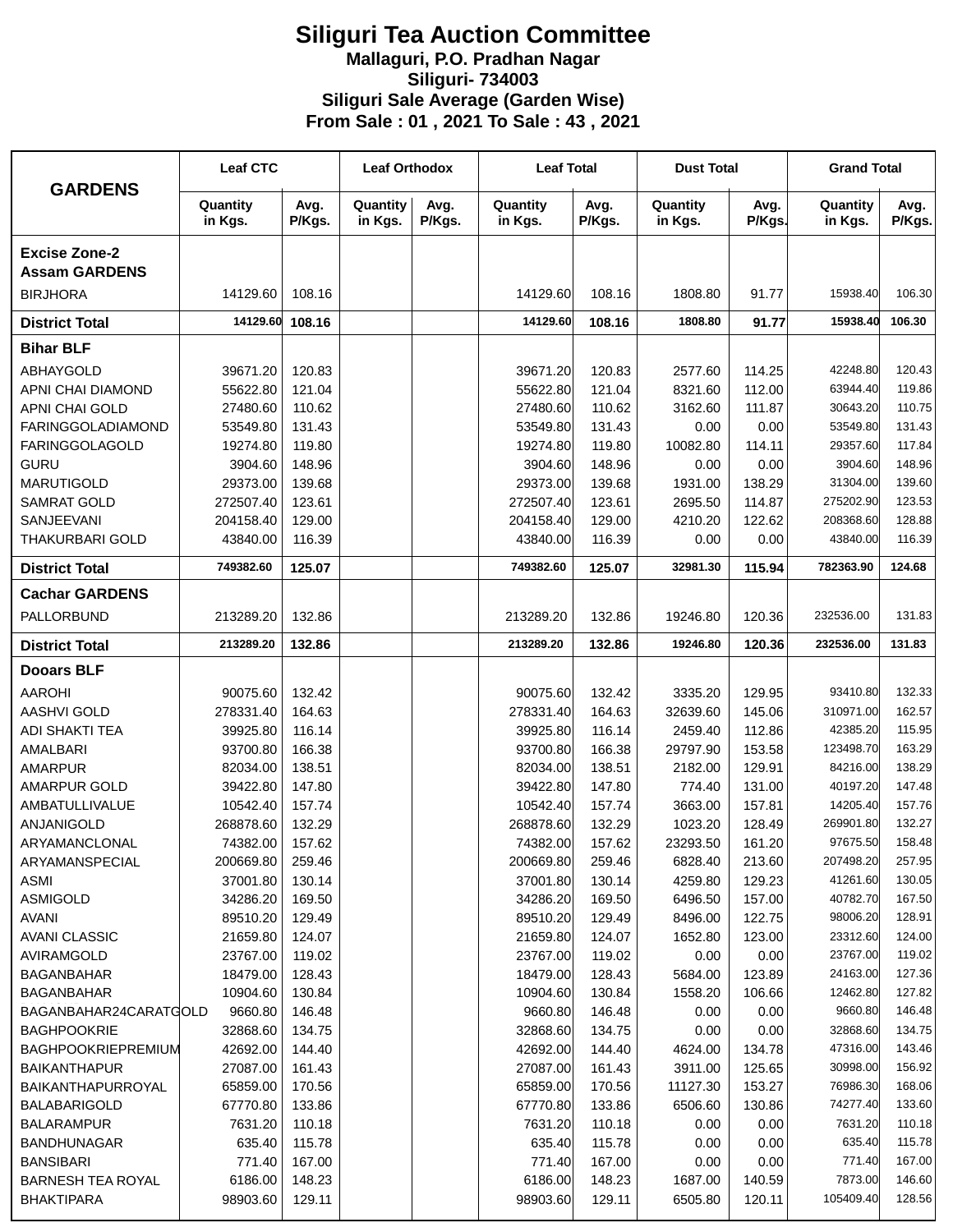|                                                    | <b>Leaf CTC</b>      |                  | <b>Leaf Orthodox</b> |                | <b>Leaf Total</b>    |                  | <b>Dust Total</b>   |                  | <b>Grand Total</b>   |                  |
|----------------------------------------------------|----------------------|------------------|----------------------|----------------|----------------------|------------------|---------------------|------------------|----------------------|------------------|
| <b>GARDENS</b>                                     | Quantity<br>in Kgs.  | Avg.<br>P/Kgs.   | Quantity<br>in Kgs.  | Avg.<br>P/Kgs. | Quantity<br>in Kgs.  | Avg.<br>P/Kgs.   | Quantity<br>in Kgs. | Avg.<br>P/Kgs.   | Quantity<br>in Kgs.  | Avg.<br>P/Kgs.   |
| <b>Excise Zone-2</b>                               |                      |                  |                      |                |                      |                  |                     |                  |                      |                  |
| <b>BHATURBARI</b>                                  | 2567.00              | 184.17           |                      |                | 2567.00              | 184.17           | 0.00                | 0.00             | 2567.00              | 184.17           |
| <b>BIKRAM</b>                                      | 235651.00            | 144.51           |                      |                | 235651.00            | 144.51           | 8948.60             | 138.92           | 244599.60            | 144.30           |
| <b>BIKRAMROYAL</b>                                 | 41161.80             | 172.77           |                      |                | 41161.80             | 172.77           | 204.70              | 156.00           | 41366.50             | 172.68           |
| <b>BLK</b>                                         | 11944.80             | 118.50           |                      |                | 11944.80             | 118.50           | 1028.80             | 110.00           | 12973.60             | 117.83           |
| <b>BLK SUPREME</b>                                 | 54106.20             | 119.12           |                      |                | 54106.20             | 119.12           | 1158.80             | 116.55           | 55265.00             | 119.06           |
| CHINU TEA GOLD                                     | 12070.60             | 136.74           |                      |                | 12070.60             | 136.74           | 175.40              | 146.00           | 12246.00             | 136.87           |
| <b>DEBNAGAR</b>                                    | 38754.60             | 151.98           |                      |                | 38754.60             | 151.98           | 2583.20             | 158.70           | 41337.80             | 152.40           |
| <b>DEVERSHEY</b>                                   | 8727.80              | 131.26           |                      |                | 8727.80              | 131.26           | 0.00                | 0.00             | 8727.80              | 131.26           |
| DEVSHREE ROYAL                                     | 25675.20             | 113.84           |                      |                | 25675.20             | 113.84           | 3697.20             | 113.84           | 29372.40             | 113.84           |
| <b>DHANTALA TEA</b>                                | 24095.40             | 111.02           |                      |                | 24095.40             | 111.02           | 1111.10             | 102.65           | 25206.50             | 110.65           |
| <b>DHARLA</b>                                      | 5805.40              | 143.86           |                      |                | 5805.40              | 143.86           | 1031.10             | 142.95           | 6836.50              | 143.72           |
| <b>DHARLA PREMIUM</b>                              | 2151.00              | 174.28           |                      |                | 2151.00              | 174.28           | 0.00                | 0.00             | 2151.00              | 174.28           |
| EVERGREENSUPREEM                                   | 2236.40<br>12996.80  | 125.96           |                      |                | 2236.40              | 125.96           | 1034.40             | 126.00           | 3270.80<br>15261.40  | 125.97<br>134.32 |
| GAGANBARIVALUE                                     | 6041.20              | 130.07<br>146.62 |                      |                | 12996.80<br>6041.20  | 130.07<br>146.62 | 2264.60<br>0.00     | 158.68<br>0.00   | 6041.20              | 146.62           |
| <b>GARALBARI ROYAL</b><br><b>GARALBARI SUPREME</b> | 7329.60              | 130.06           |                      |                | 7329.60              | 130.06           |                     |                  | 7329.60              | 130.06           |
| GARAMVALLEY                                        | 68659.00             | 118.88           |                      |                | 68659.00             | 118.88           | 0.00<br>2046.20     | 0.00<br>126.05   | 70705.20             | 119.09           |
| <b>GARAMVALLEYGOLD</b>                             | 118192.80            | 122.45           |                      |                | 118192.80            | 122.45           | 4361.30             | 134.41           | 122554.10            | 122.87           |
| <b>GEETATEADIAMOND</b>                             | 97718.80             | 156.73           |                      |                | 97718.80             | 156.73           | 462.40              | 127.00           | 98181.20             | 156.59           |
| <b>GEETATEAGOLD</b>                                | 106163.40            | 139.73           |                      |                | 106163.40            | 139.73           | 6851.10             | 131.69           | 113014.50            | 139.25           |
| <b>GREENTOUCHROYAL</b>                             | 19585.00             | 152.25           |                      |                | 19585.00             | 152.25           | 2649.30             | 148.19           | 22234.30             | 151.77           |
| <b>GUYABARI</b>                                    | 23734.80             | 120.95           |                      |                | 23734.80             | 120.95           | 10729.50            | 115.60           | 34464.30             | 119.28           |
| <b>HARSINGPUR</b>                                  | 75752.80             | 114.11           |                      |                | 75752.80             | 114.11           | 1508.80             | 115.00           | 77261.60             | 114.13           |
| <b>HOLLONG</b>                                     | 33793.40             | 132.79           |                      |                | 33793.40             | 132.79           | 10275.20            | 137.48           | 44068.60             | 133.89           |
| <b>INDIRAGOLD</b>                                  | 180164.60            | 153.29           |                      |                | 180164.60            | 153.29           | 31083.70            | 147.93           | 211248.30            | 152.50           |
| <b>INDIRATEA</b>                                   | 154663.00            | 144.93           |                      |                | 154663.00            | 144.93           | 33448.50            | 139.85           | 188111.50            | 144.03           |
| <b>JAI JALPESHBARI</b>                             | 19563.20             | 131.18           |                      |                | 19563.20             | 131.18           | 800.40              | 114.00           | 20363.60             | 130.51           |
| JAIJALPESHBARISHG                                  | 111633.40            | 130.13           |                      |                | 111633.40            | 130.13           | 8776.40             | 113.48           | 120409.80            | 128.92           |
| <b>JALPARA</b>                                     | 30002.00             | 143.85           |                      |                | 30002.00             | 143.85           | 6739.20             | 123.21           | 36741.20             | 140.07           |
| <b>JAMUNBARI</b>                                   | 52833.40             | 127.88           |                      |                | 52833.40             | 127.88           | 3477.60             | 119.79           | 56311.00             | 127.38           |
| <b>JOREDIGHIGOLD</b>                               | 89756.20             | 133.73           |                      |                | 89756.20             | 133.73           | 4262.00             | 155.87           | 94018.20             | 134.74           |
| JOTIYAKALI GOLD                                    | 5651.20              | 114.24           |                      |                | 5651.20              | 114.24           | 0.00                | 0.00             | 5651.20              | 114.24           |
| <b>KADMABARI</b>                                   | 42505.40             | 115.27           |                      |                | 42505.40             | 115.27           | 3866.40             | 111.00           | 46371.80             | 114.91           |
| KADMABARI GOLD                                     | 260318.80            | 134.37           |                      |                | 260318.80            | 134.37           | 18594.80            | 127.72           | 278913.60            | 133.92           |
| KAIRASUPREME                                       | 8788.40              | 122.24           |                      |                | 8788.40              | 122.24<br>138.52 | 0.00                | 0.00             | 8788.40              | 122.24           |
| KALIAPANI<br>KALIRHAT                              | 36827.40<br>771.40   | 138.52<br>153.00 |                      |                | 36827.40<br>771.40   | 153.00           | 0.00<br>0.00        | 0.00<br>0.00     | 36827.40<br>771.40   | 138.52<br>153.00 |
| <b>KARALI-SUPRIM</b>                               | 132913.80            | 147.18           |                      |                | 132913.80            | 147.18           | 12996.00            | 140.65           | 145909.80            | 146.60           |
| KASHI                                              | 49707.60             | 120.67           |                      |                | 49707.60             | 120.67           | 3593.00             | 119.32           | 53300.60             | 120.58           |
| <b>KAWAGUB TEA GOLD</b>                            | 73550.20             | 122.88           |                      |                | 73550.20             | 122.88           | 8205.00             | 113.95           | 81755.20             | 121.98           |
| <b>KUMARPARA</b>                                   | 2496.20              | 125.06           |                      |                | 2496.20              | 125.06           | 0.00                | 0.00             | 2496.20              | 125.06           |
| LAXMIBARI                                          | 195549.40            | 118.69           |                      |                | 195549.40            | 118.69           | 0.00                | 0.00             | 195549.40            | 118.69           |
| LAXMIBARISUPREME                                   | 643177.80            | 122.94           |                      |                | 643177.80            | 122.94           | 12076.20            | 127.18           | 655254.00            | 123.02           |
| MAHALAXMI                                          | 157710.40            | 132.38           |                      |                | 157710.40            | 132.38           | 13004.80            | 125.22           | 170715.20            | 131.84           |
| <b>MAHALAXMI GOLD</b>                              | 24572.60             | 131.32           |                      |                | 24572.60             | 131.32           | 0.00                | 0.00             | 24572.60             | 131.32           |
| MAHANVITA                                          | 111785.80            | 121.38           |                      |                | 111785.80            | 121.38           | 4598.70             | 103.94           | 116384.50            | 120.69           |
| <b>MAHAVIR</b>                                     | 80818.20             | 161.16           |                      |                | 80818.20             | 161.16           | 0.00                | 0.00             | 80818.20             | 161.16           |
| <b>MAIJONGBARI</b>                                 | 39771.60             | 132.71           |                      |                | 39771.60             | 132.71           | 4099.00             | 127.90           | 43870.60             | 132.26           |
| MAIJONGBARIPREMIUM                                 | 9087.20              | 163.09           |                      |                | 9087.20              | 163.09           | 4742.80             | 133.54           | 13830.00             | 152.96           |
| MANGALBARI                                         | 105126.60            | 136.24           |                      |                | 105126.60            | 136.24           | 10264.60            | 128.18           | 115391.20            | 135.52           |
| MANGALBARI GOLD                                    | 26742.00             | 121.15           |                      |                | 26742.00             | 121.15           | 0.00                | 0.00             | 26742.00             | 121.15           |
| MANGALBARIGOLD24C                                  | 156150.40            | 168.04           |                      |                | 156150.40            | 168.04           | 10576.90            | 151.94           | 166727.30            | 167.02           |
| MANGALBARIPLATINUM                                 | 11164.80             | 151.14           |                      |                | 11164.80             | 151.14           | 1028.80             | 142.50           | 12193.60             | 150.41           |
| MANJIRA                                            | 1285.60              | 170.20           |                      |                | 1285.60              | 170.20           | 0.00                | 0.00             | 1285.60              | 170.20           |
| <b>MANJIRA VALUE</b><br><b>MANVI</b>               | 8494.00<br>119017.20 | 151.73<br>137.08 |                      |                | 8494.00<br>119017.20 | 151.73<br>137.08 | 1034.40<br>11140.60 | 166.00<br>132.46 | 9528.40<br>130157.80 | 153.28<br>136.69 |
| <b>MAYAJUKTA CLONAL</b>                            | 11084.60             | 138.74           |                      |                | 11084.60             | 138.74           | 1068.80             | 150.50           | 12153.40             | 139.77           |
| MAYAJUKTA GOLD                                     | 97314.60             | 145.95           |                      |                | 97314.60             | 145.95           | 2460.60             | 158.13           | 99775.20             | 146.25           |
|                                                    |                      |                  |                      |                |                      |                  |                     |                  |                      |                  |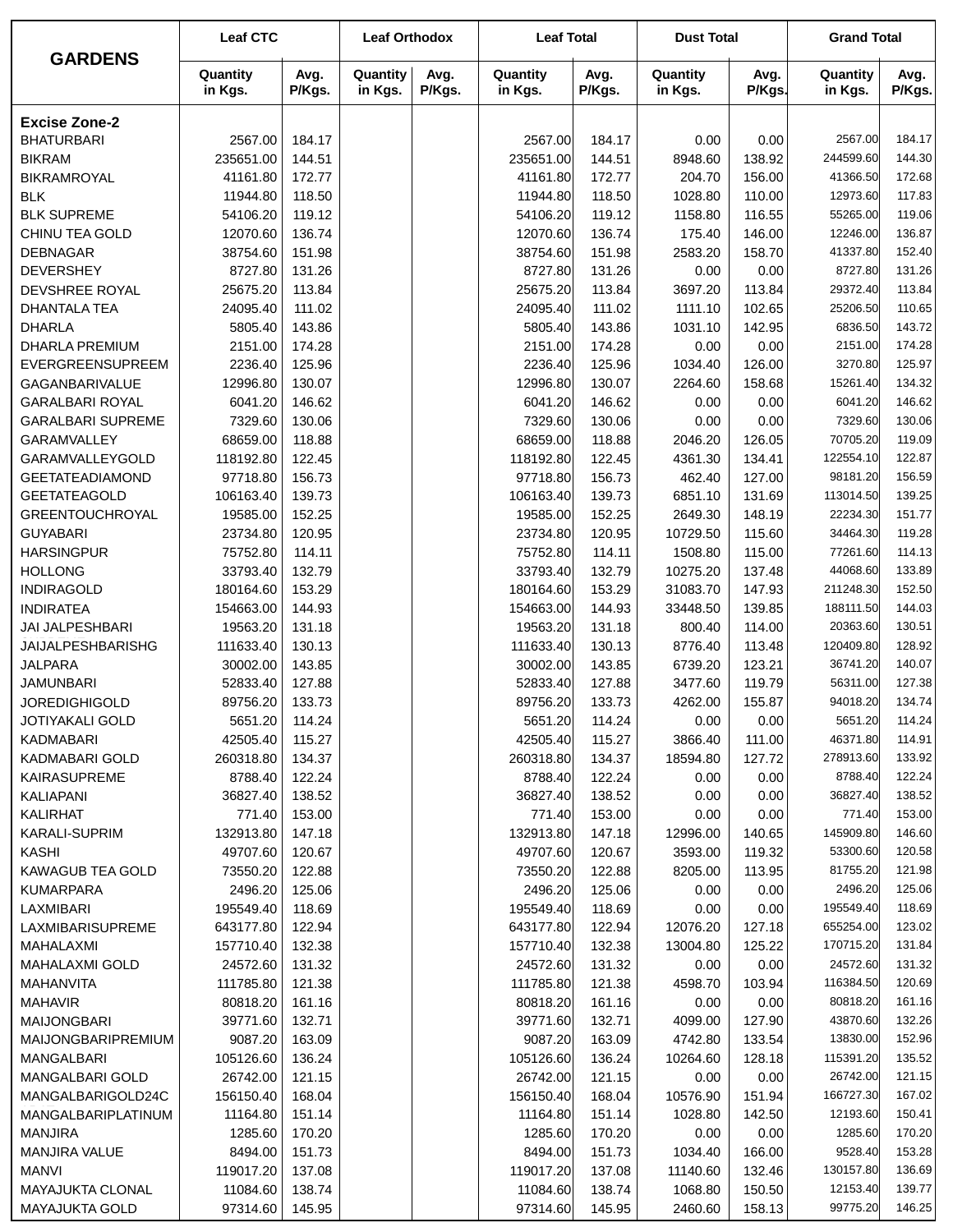| <b>GARDENS</b>                      | <b>Leaf CTC</b>       |                  | <b>Leaf Orthodox</b> |                | <b>Leaf Total</b>     |                  | <b>Dust Total</b>    |                  | <b>Grand Total</b>    |                  |
|-------------------------------------|-----------------------|------------------|----------------------|----------------|-----------------------|------------------|----------------------|------------------|-----------------------|------------------|
|                                     | Quantity<br>in Kgs.   | Avg.<br>P/Kgs.   | Quantity<br>in Kgs.  | Avg.<br>P/Kgs. | Quantity<br>in Kgs.   | Avg.<br>P/Kgs.   | Quantity<br>in Kgs.  | Avg.<br>P/Kgs.   | Quantity<br>in Kgs.   | Avg.<br>P/Kgs.   |
| <b>Excise Zone-2</b>                |                       |                  |                      |                |                       |                  |                      |                  |                       |                  |
| MAYAJUKTA SUPREME                   | 13606.60              | 137.85           |                      |                | 13606.60              | 137.85           | 0.00                 | 0.00             | 13606.60              | 137.85           |
| <b>MAYNABARI</b>                    | 6177.00               | 127.74           |                      |                | 6177.00               | 127.74           | 771.10               | 136.61           | 6948.10               | 128.72           |
| MAYNABARI ROYAL                     | 16346.80              | 130.37           |                      |                | 16346.80              | 130.37           | 0.00                 | 0.00             | 16346.80              | 130.37           |
| MAYNABARI SUPREME                   | 253730.00             | 133.29           |                      |                | 253730.00             | 133.29           | 8053.30              | 136.74           | 261783.30             | 133.40           |
| <b>MAZHABARI</b>                    | 1031.40               | 109.00           |                      |                | 1031.40               | 109.00           | 0.00                 | 0.00             | 1031.40               | 109.00           |
| MAZHABARI ROYAL                     | 13156.80              | 115.90           |                      |                | 13156.80              | 115.90           | 0.00                 | 0.00             | 13156.80              | 115.90           |
| MOHEPOOKRIE                         | 28419.20              | 133.66           |                      |                | 28419.20              | 133.66           | 5213.40              | 115.57           | 33632.60              | 130.86           |
| <b>MOHINIPUR</b>                    | 61143.00              | 142.36           |                      |                | 61143.00              | 142.36           | 25481.80             | 129.66           | 86624.80              | 138.63           |
| <b>MOKRARI</b>                      | 7711.00               | 116.36           |                      |                | 7711.00               | 116.36           | 514.40               | 116.00           | 8225.40               | 116.33           |
| <b>MOKRARIGOLD</b>                  | 16927.60              | 128.93<br>144.05 |                      |                | 16927.60              | 128.93           | 514.40               | 166.00           | 17442.00<br>16957.80  | 130.02<br>144.05 |
| <b>MORPANI ROYAL</b><br>MORPANIGOLD | 16957.80<br>167248.40 | 140.09           |                      |                | 16957.80<br>167248.40 | 144.05<br>140.09 | 0.00<br>11054.50     | 0.00<br>133.41   | 178302.90             | 139.68           |
| MUDIPARA ROYAL                      | 34768.40              | 155.52           |                      |                | 34768.40              | 155.52           | 1415.50              | 169.36           | 36183.90              | 156.06           |
| NIGAMVALLEY                         | 11286.20              | 130.96           |                      |                | 11286.20              | 130.96           | 0.00                 | 0.00             | 11286.20              | 130.96           |
| <b>NOWAPARA</b>                     | 44515.20              | 161.68           |                      |                | 44515.20              | 161.68           | 8238.80              | 141.81           | 52754.00              | 158.58           |
| NOWAPARA ROYAL                      | 60423.80              | 161.29           |                      |                | 60423.80              | 161.29           | 8522.10              | 138.75           | 68945.90              | 158.50           |
| NOWAPARA SPECIAL                    | 19773.20              | 168.70           |                      |                | 19773.20              | 168.70           | 0.00                 | 0.00             | 19773.20              | 168.70           |
| PADANJALI                           | 577656.60             | 136.23           |                      |                | 577656.60             | 136.23           | 65988.10             | 130.79           | 643644.70             | 135.67           |
| PADANJALIGOLD                       | 45238.60              | 163.39           |                      |                | 45238.60              | 163.39           | 4160.50              | 159.23           | 49399.10              | 163.04           |
| PADMABARI                           | 66403.20              | 137.25           |                      |                | 66403.20              | 137.25           | 5561.10              | 140.96           | 71964.30              | 137.53           |
| PADMABARIGOLD                       | 118951.80             | 138.18           |                      |                | 118951.80             | 138.18           | 5329.90              | 153.36           | 124281.70             | 138.83           |
| <b>PANBARI</b>                      | 191463.60             | 123.12           |                      |                | 191463.60             | 123.12           | 823.10               | 143.88           | 192286.70             | 123.21           |
| PANBARIGOLD                         | 254079.40             | 135.39           |                      |                | 254079.40             | 135.39           | 9634.70              | 126.81           | 263714.10             | 135.08           |
| PANGABARI                           | 32306.80              | 120.88           |                      |                | 32306.80              | 120.88           | 7836.80              | 124.86           | 40143.60              | 121.66           |
| <b>PRAAKRITIK</b>                   | 416653.00             | 122.68           |                      |                | 416653.00             | 122.68           | 8710.40              | 122.94           | 425363.40             | 122.69           |
| RADHABARI                           | 5426.60               | 114.81           |                      |                | 5426.60               | 114.81           | 589.40               | 106.00           | 6016.00               | 113.95           |
| RADHABARI GOLD                      | 20364.80              | 110.09           |                      |                | 20364.80              | 110.09           | 1103.20              | 103.07           | 21468.00              | 109.73           |
| <b>RANIRHAT</b>                     | 5651.20               | 153.39           |                      |                | 5651.20               | 153.39           | 0.00                 | 0.00             | 5651.20               | 153.39           |
| SALKABARI                           | 31097.20              | 123.75           |                      |                | 31097.20              | 123.75           | 0.00                 | 0.00             | 31097.20              | 123.75           |
| <b>SANKALP</b>                      | 176842.40             | 123.67           |                      |                | 176842.40             | 123.67           | 1933.20              | 160.00           | 178775.60             | 124.06           |
| SANYASIHAT ROYAL                    | 21664.20              | 165.53           |                      |                | 21664.20              | 165.53           | 0.00                 | 0.00             | 21664.20              | 165.53           |
| SARASWATI ROYAL                     | 2410.80               | 152.03           |                      |                | 2410.80               | 152.03           | 0.00                 | 0.00             | 2410.80               | 152.03           |
| <b>SARIAM PREMIUM</b><br>SARODAMONI | 6075.80               | 139.89           |                      |                | 6075.80               | 139.89           | 0.00                 | 0.00             | 6075.80<br>774.40     | 139.89<br>174.00 |
| SARODAMONIVALUE                     | 0.00<br>13724.00      | 0.00<br>163.79   |                      |                | 0.00<br>13724.00      | 0.00<br>163.79   | 774.40<br>0.00       | 174.00<br>0.00   | 13724.00              | 163.79           |
| <b>SATABDI</b>                      | 105124.40             | 136.08           |                      |                | 105124.40             | 136.08           | 7393.90              | 130.61           | 112518.30             | 135.72           |
| <b>SATABDI GOLD</b>                 | 60899.80              | 125.61           |                      |                | 60899.80              | 125.61           | 4277.00              | 121.76           | 65176.80              | 125.36           |
| <b>SATHGAON</b>                     | 117884.80             | 120.40           |                      |                | 117884.80             | 120.40           | 6949.60              | 116.45           | 124834.40             | 120.18           |
| <b>SENCHAL</b>                      | 26020.20              | 171.59           |                      |                | 26020.20              | 171.59           | 15851.20             | 143.40           | 41871.40              | 160.92           |
| <b>SHIVALICK</b>                    | 60900.60              | 135.97           |                      |                | 60900.60              | 135.97           | 1488.80              | 144.37           | 62389.40              | 136.17           |
| <b>SHIVALICK ROYAL</b>              | 9578.00               | 122.13           |                      |                | 9578.00               | 122.13           | 0.00                 | 0.00             | 9578.00               | 122.13           |
| SONAAJULI                           | 95207.20              | 123.92           |                      |                | 95207.20              | 123.92           | 0.00                 | 0.00             | 95207.20              | 123.92           |
| SONIBARI                            | 34495.20              | 125.07           |                      |                | 34495.20              | 125.07           | 0.00                 | 0.00             | 34495.20              | 125.07           |
| <b>SREERUPADIAMOND</b>              | 58382.00              | 132.64           |                      |                | 58382.00              | 132.64           | 1044.40              | 141.00           | 59426.40              | 132.79           |
| <b>SREERUPAGOLD</b>                 | 53511.20              | 115.53           |                      |                | 53511.20              | 115.53           | 4453.40              | 109.47           | 57964.60              | 115.06           |
| <b>SUDHA</b>                        | 127976.40             | 124.55           |                      |                | 127976.40             | 124.55           | 8033.10              | 119.79           | 136009.50             | 124.27           |
| <b>SUTUNGA</b>                      | 762.80                | 147.00           |                      |                | 762.80                | 147.00           | 0.00                 | 0.00             | 762.80                | 147.00           |
| <b>TATOPANI</b>                     | 13784.20              | 124.58           |                      |                | 13784.20              | 124.58           | 3985.20              | 120.38           | 17769.40              | 123.64           |
| <b>TATOPANISUPREME</b>              | 36663.80              | 137.61           |                      |                | 36663.80              | 137.61           | 6045.10              | 128.53           | 42708.90              | 136.32           |
| <b>TEABORN</b>                      | 208914.60             | 127.82           |                      |                | 208914.60             | 127.82           | 15583.70             | 135.69           | 224498.30             | 128.37           |
| <b>TELANIPAR ROYAL</b>              | 42185.20              | 125.21           |                      |                | 42185.20              | 125.21           | 774.40               | 111.00           | 42959.60              | 124.95           |
| TELANIPARA                          | 139650.80             | 132.86           |                      |                | 139650.80             | 132.86           | 5930.00              | 107.82           | 145580.80<br>98783.30 | 131.84<br>155.32 |
| <b>TINBIGHA</b><br><b>UTIBLACK</b>  | 83359.80<br>128789.60 | 156.70<br>140.14 |                      |                | 83359.80<br>128789.60 | 156.70<br>140.14 | 15423.50<br>15651.30 | 147.86<br>127.42 | 144440.90             | 138.76           |
| <b>VEERPRIDE</b>                    | 4125.60               | 101.75           |                      |                | 4125.60               | 101.75           | 0.00                 | 0.00             | 4125.60               | 101.75           |
|                                     |                       |                  |                      |                |                       |                  |                      |                  |                       |                  |
| <b>District Total</b>               | 10027000.00           | 138.17           |                      |                | 10027000.00           | 138.17           | 737675.20            | 135.80           | 10764675.20           | 138.01           |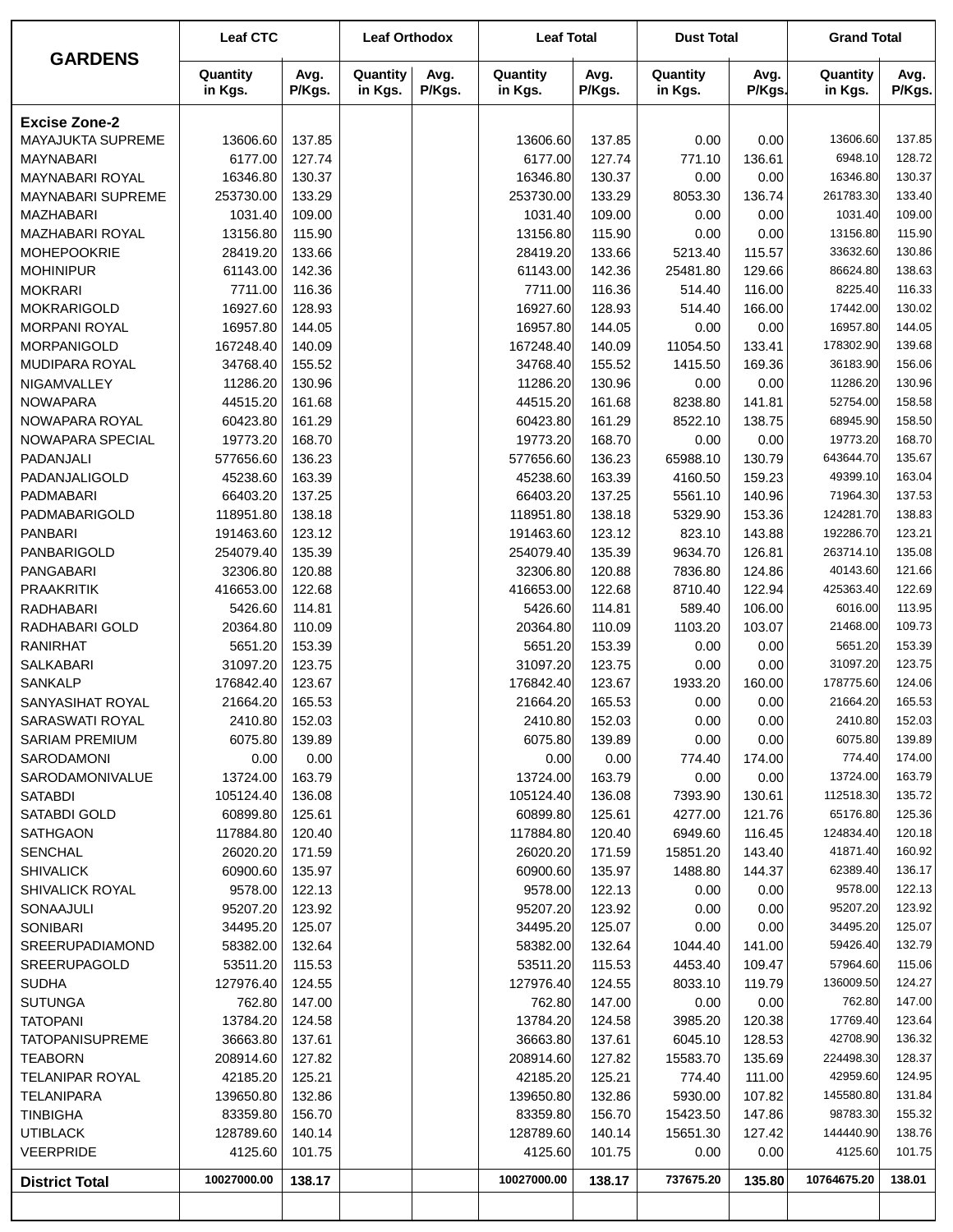|                                        | <b>Leaf CTC</b>        |                  | <b>Leaf Orthodox</b> |                | <b>Leaf Total</b>      |                  | <b>Dust Total</b>    |                  | <b>Grand Total</b>     |                  |
|----------------------------------------|------------------------|------------------|----------------------|----------------|------------------------|------------------|----------------------|------------------|------------------------|------------------|
| <b>GARDENS</b>                         | Quantity<br>in Kgs.    | Avg.<br>P/Kgs.   | Quantity<br>in Kgs.  | Avg.<br>P/Kgs. | Quantity<br>in Kgs.    | Avg.<br>P/Kgs.   | Quantity<br>in Kgs.  | Avg.<br>P/Kgs.   | Quantity<br>in Kgs.    | Avg.<br>P/Kgs.   |
| <b>Excise Zone-2</b>                   |                        |                  |                      |                |                        |                  |                      |                  |                        |                  |
| <b>Dooars GARDENS</b>                  |                        |                  |                      |                |                        |                  |                      |                  |                        |                  |
| <b>AIBHEEL</b>                         | 530218.20              | 273.99           |                      |                | 530218.20              | 273.99           | 56174.90             | 235.98           | 586393.10              | 270.35           |
| AMBARIROYAL                            | 482888.00              | 199.40           |                      |                | 482888.00              | 199.40           | 118833.20            | 170.48           | 601721.20              | 193.69           |
| ANANDAPURACE                           | 82445.40               | 159.03           |                      |                | 82445.40               | 159.03           | 803.10               | 161.88           | 83248.50               | 159.06           |
| ANANDAPURACEGOLD                       | 106655.60              | 171.62           |                      |                | 106655.60              | 171.62           | 4759.90              | 161.16           | 111415.50              | 171.18           |
| ANANDAPURROYAL                         | 246768.60              | 302.98           |                      |                | 246768.60              | 302.98           | 33663.50             | 242.97           | 280432.10              | 295.77           |
| ANANDAPURSUPREME                       | 74321.80               | 226.83           |                      |                | 74321.80               | 226.83           | 15040.90             | 211.32           | 89362.70               | 224.22           |
| ARJUNCHANDRA                           | 304125.00              | 164.63           |                      |                | 304125.00              | 164.63           | 15180.20             | 139.88           | 319305.20              | 163.45           |
| <b>ATIABARI</b>                        | 728050.80              | 184.55           |                      |                | 728050.80              | 184.55           | 80927.70             | 163.18           | 808978.50              | 182.41           |
| <b>ATIABARI GOLD</b>                   | 35013.20               | 203.78           |                      |                | 35013.20               | 203.78           | 0.00                 | 0.00             | 35013.20               | 203.78           |
| <b>BAINTGOORIE</b>                     | 355171.00              | 208.88           |                      |                | 355171.00              | 208.88           | 69079.00             | 171.97           | 424250.00              | 202.87           |
| <b>BAMANDANGA</b>                      | 231631.60              | 177.06           |                      |                | 231631.60              | 177.06           | 36463.70             | 137.87           | 268095.30              | 171.73           |
| <b>BAMANDANGA SILVER</b>               | 169510.00              | 197.67           |                      |                | 169510.00              | 197.67           | 9524.10              | 160.46           | 179034.10              | 195.69           |
| BAMANDANGAGOLD                         | 145892.80              | 223.34           |                      |                | 145892.80              | 223.34           | 4920.90              | 187.03           | 150813.70              | 222.16           |
| <b>BANARHAT</b>                        | 273680.60              | 222.28           |                      |                | 273680.60              | 222.28           | 12631.50             | 202.24           | 286312.10              | 221.40           |
| <b>BARADIGHI</b>                       | 602289.20              | 268.19           |                      |                | 602289.20              | 268.19           | 78836.20             | 224.43           | 681125.40              | 263.12           |
| <b>BARRONS</b>                         | 10419.00               | 137.02           |                      |                | 10419.00               | 137.02           | 1313.50              | 173.26           | 11732.50               | 141.08           |
| <b>BATABARI</b>                        | 223964.20              | 202.76           |                      |                | 223964.20              | 202.76           | 35888.20             | 184.46           | 259852.40              | 200.23           |
| <b>BEECH</b>                           | 688628.00              | 210.41           |                      |                | 688628.00              | 210.41           | 84996.30             | 184.46           | 773624.30              | 207.56           |
| <b>BELAKOBA</b>                        | 23319.40               | 123.51           |                      |                | 23319.40               | 123.51           | 4162.60              | 123.34           | 27482.00               | 123.48           |
| <b>BHAGATPURGOLD</b>                   | 646091.00              | 223.33           |                      |                | 646091.00              | 223.33           | 97915.40             | 203.30           | 744006.40              | 220.70           |
| <b>BHANDAPUR</b>                       | 56152.40               | 150.56           |                      |                | 56152.40               | 150.56           | 6046.80              | 159.50           | 62199.20               | 151.43           |
| <b>BHANDIGURI ROYAL</b>                | 298399.00              | 196.66           |                      |                | 298399.00              | 196.66           | 46704.80             | 164.04           | 345103.80              | 192.24           |
| <b>BHANDIGURIESTEEM</b>                | 129587.40              | 141.30           |                      |                | 129587.40              | 141.30           | 32519.10             | 136.81           | 162106.50<br>12656.80  | 140.40<br>120.97 |
| <b>BHANDIPARA</b><br><b>BHARNOBARI</b> | 9013.80<br>156050.20   | 120.92<br>187.13 |                      |                | 9013.80<br>156050.20   | 120.92<br>187.13 | 3643.00<br>43982.70  | 121.11<br>167.66 | 200032.90              | 182.85           |
| BHARNOBARI ROYAL                       | 176967.80              | 195.19           |                      |                | 176967.80              | 195.19           | 39556.10             | 180.06           | 216523.90              | 192.43           |
| <b>BHATKAWA</b>                        | 301478.30              | 245.73           |                      |                | 301478.30              | 245.73           | 35743.90             | 217.96           | 337222.20              | 242.78           |
| <b>BHATPARA</b>                        | 574328.20              | 170.28           |                      |                | 574328.20              | 170.28           | 150962.80            | 155.46           | 725291.00              | 167.20           |
| <b>BHOGOTPORE</b>                      | 63864.20               | 156.20           |                      |                | 63864.20               | 156.20           | 35156.10             | 148.11           | 99020.30               | 153.33           |
| <b>BHOGOTPORESUPREME</b>               | 119548.20              | 161.32           |                      |                | 119548.20              | 161.32           | 38524.70             | 156.51           | 158072.90              | 160.15           |
| <b>BIDYABARIE</b>                      | 39273.80               | 133.89           |                      |                | 39273.80               | 133.89           | 2657.00              | 132.50           | 41930.80               | 133.80           |
| <b>BINAGURI</b>                        | 837874.20              | 270.85           |                      |                | 837874.20              | 270.85           | 266173.40            | 235.80           | 1104047.60             | 262.40           |
| <b>BRAHMAPUR</b>                       | 184.20                 | 176.00           |                      |                | 184.20                 | 176.00           | 0.00                 | 0.00             | 184.20                 | 176.00           |
| <b>CENTRALDOOARS</b>                   | 435577.00              | 179.19           |                      |                | 435577.00              | 179.19           | 109986.10            | 166.58           | 545563.10              | 176.65           |
| <b>CHAIBASA</b>                        | 12678.00               | 126.14           |                      |                | 12678.00               | 126.14           | 2263.20              | 134.00           | 14941.20               | 127.33           |
| CHALOUNI                               | 278575.80              | 273.82           |                      |                | 278575.80              | 273.82           | 52280.60             | 224.01           | 330856.40              | 265.95           |
| <b>CHAMURCHI</b>                       | 130832.80              | 153.90           |                      |                | 130832.80              | 153.90           | 58465.70             | 143.93           | 189298.50              | 150.82           |
| <b>CHENGMARI</b>                       | 434991.20              | 253.25           |                      |                | 434991.20              | 253.25           | 127561.30            | 206.03           | 562552.50              | 242.54           |
| <b>CHINCHULA</b>                       | 506992.00              | 180.07           |                      |                | 506992.00              | 180.07           | 80495.60             | 158.23           | 587487.60              | 177.08           |
| <b>CHOONABHUTTI</b>                    | 106089.20              | 200.11           |                      |                | 106089.20              | 200.11           | 6596.30              | 198.05           | 112685.50              | 199.99           |
| <b>CHUAPARA</b>                        | 819260.00              | 144.90           |                      |                | 819260.00              | 144.90           | 202066.00            | 145.03           | 1021326.00             | 144.92           |
| <b>CHULSA</b>                          | 311530.30              | 295.55           |                      |                | 311530.30              | 295.55           | 34926.90             | 257.36           | 346457.20              | 291.70           |
| <b>CHULSASUPER</b>                     | 1830.20                | 143.44           |                      |                | 1830.20                | 143.44           | 0.00                 | 0.00             | 1830.20                | 143.44           |
| <b>COOCHBEHAR</b>                      | 77047.60               | 118.97           |                      |                | 77047.60               | 118.97           | 9483.10              | 133.36           | 86530.70               | 120.54           |
| COOCHBEHAR ROYAL                       | 136640.20              | 165.68           |                      |                | 136640.20              | 165.68           | 17017.00             | 138.33           | 153657.20              | 162.66           |
| COOCHBEHAR SPECIAL                     | 3917.00                | 211.19           |                      |                | 3917.00                | 211.19           | 0.00                 | 0.00             | 3917.00                | 211.19           |
| COOCHBEHARDIAMOND                      | 128824.40              | 133.78           |                      |                | 128824.40              | 133.78           | 18527.90             | 134.59           | 147352.30              | 133.89           |
| DALGAON                                | 598239.00              | 260.52           |                      |                | 598239.00              | 260.52           | 162942.00            | 192.16           | 761181.00              | 245.89           |
| <b>DALSINGPARA</b>                     | 88998.60               | 158.29           |                      |                | 88998.60               | 158.29           | 36009.30             | 138.62           | 125007.90              | 152.62           |
| DALSINGPARA ROYALE                     | 2674.20                | 227.00           |                      |                | 2674.20                | 227.00           | 0.00                 | 0.00             | 2674.20                | 227.00           |
| DALSINGPARAGOLD                        | 379587.60              | 190.47           |                      |                | 379587.60              | 190.47           | 66224.70             | 171.11           | 445812.30              | 187.60           |
| <b>DAMANPUR</b>                        | 169601.20              | 159.79           |                      |                | 169601.20              | 159.79           | 32572.80             | 143.38           | 202174.00              | 157.14           |
| <b>DAMDIM</b>                          | 692802.20              | 201.42           |                      |                | 692802.20              | 201.42           | 118501.20            | 176.15           | 811303.40              | 197.73<br>299.96 |
| DANGUAJHAR<br><b>DEBPARA</b>           | 442844.10<br>467689.20 | 305.66<br>153.94 |                      |                | 442844.10<br>467689.20 | 305.66<br>153.94 | 49321.70<br>55738.20 | 248.75<br>141.58 | 492165.80<br>523427.40 | 152.63           |
| DEBPARASPECIAL                         | 105819.20              | 208.48           |                      |                | 105819.20              | 208.48           | 902.10               | 224.60           | 106721.30              | 208.61           |
|                                        |                        |                  |                      |                |                        |                  |                      |                  |                        |                  |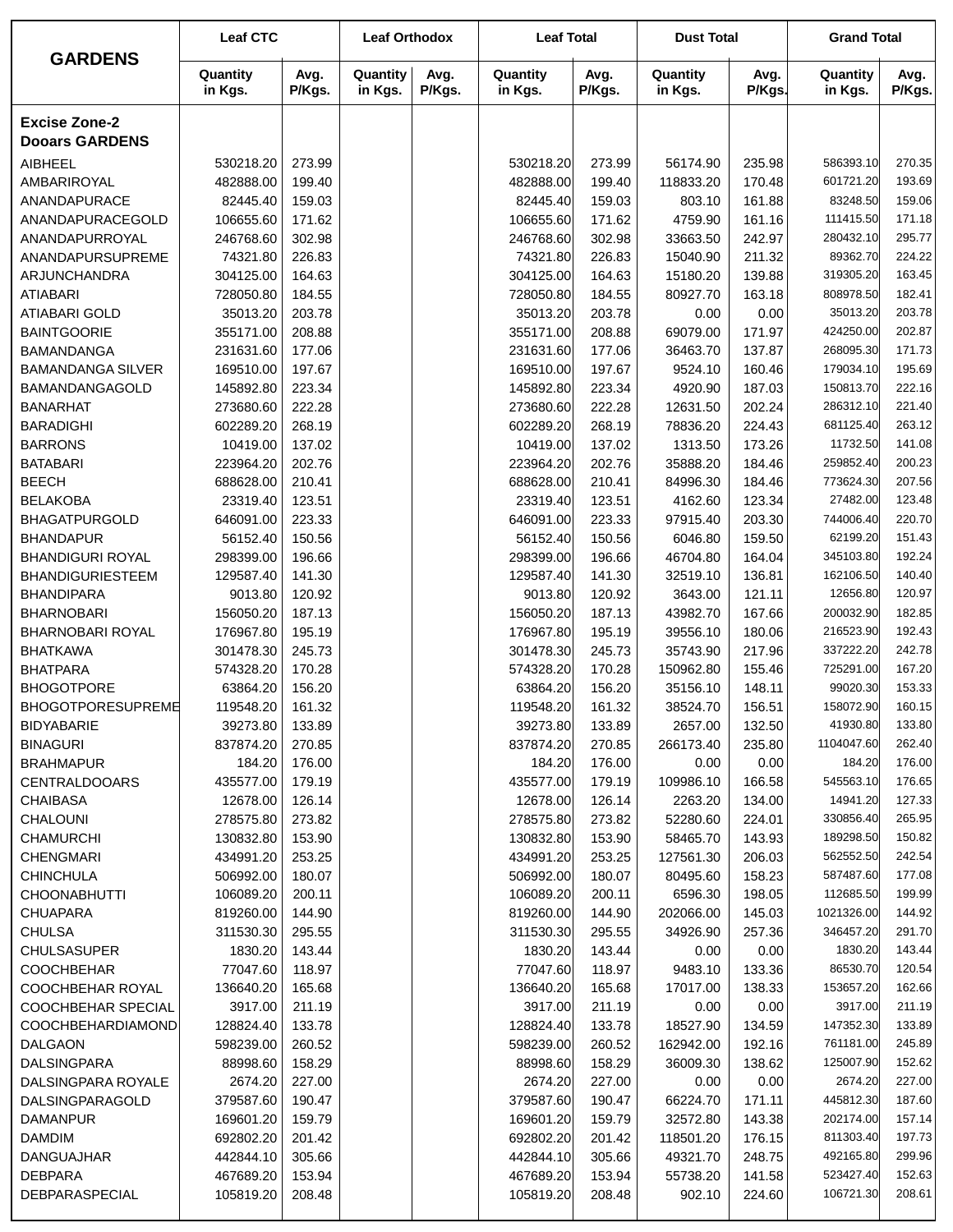|                          | <b>Leaf CTC</b>     |                | <b>Leaf Orthodox</b> |                | <b>Leaf Total</b>   |                | <b>Dust Total</b>   |                | <b>Grand Total</b>  |                |
|--------------------------|---------------------|----------------|----------------------|----------------|---------------------|----------------|---------------------|----------------|---------------------|----------------|
| <b>GARDENS</b>           | Quantity<br>in Kgs. | Avg.<br>P/Kgs. | Quantity<br>in Kgs.  | Avg.<br>P/Kgs. | Quantity<br>in Kgs. | Avg.<br>P/Kgs. | Quantity<br>in Kgs. | Avg.<br>P/Kgs. | Quantity<br>in Kgs. | Avg.<br>P/Kgs. |
| <b>Excise Zone-2</b>     |                     |                |                      |                |                     |                |                     |                |                     |                |
| <b>DHOWLAJHORA</b>       | 275108.00           | 146.41         |                      |                | 275108.00           | 146.41         | 51406.60            | 140.21         | 326514.60           | 145.44         |
| <b>DIANARAMBARI</b>      | 235195.00           | 277.39         |                      |                | 235195.00           | 277.39         | 58919.20            | 204.03         | 294114.20           | 262.69         |
| <b>DWARIKAGOLD</b>       | 55086.20            | 128.88         |                      |                | 55086.20            | 128.88         | 5733.00             | 122.13         | 60819.20            | 128.25         |
| <b>ELLENBARRIE</b>       | 211036.20           | 122.72         |                      |                | 211036.20           | 122.72         | 23347.40            | 126.87         | 234383.60           | 123.13         |
| ELLENBARRIEGOLD          | 39793.80            | 158.40         |                      |                | 39793.80            | 158.40         | 6956.30             | 152.50         | 46750.10            | 157.52         |
| ELLENBARRIEROYAL         | 62896.60            | 189.54         |                      |                | 62896.60            | 189.54         | 4935.50             | 155.58         | 67832.10            | 187.07         |
| <b>ENGLISH ROYAL</b>     | 0.00                | 0.00           |                      |                | 0.00                | 0.00           | 638.80              | 104.00         | 638.80              | 104.00         |
| <b>ENGO</b>              | 93245.80            | 168.86         |                      |                | 93245.80            | 168.86         | 12907.60            | 163.93         | 106153.40           | 168.26         |
| <b>ENGOGOLD</b>          | 61397.00            | 228.84         |                      |                | 61397.00            | 228.84         | 10344.10            | 203.80         | 71741.10            | 225.23         |
| <b>ETHELBARI</b>         | 159982.00           | 163.40         |                      |                | 159982.00           | 163.40         | 33700.70            | 153.10         | 193682.70           | 161.61         |
| <b>ETHELBARIBEST</b>     | 30273.60            | 250.53         |                      |                | 30273.60            | 250.53         | 7263.70             | 212.31         | 37537.30            | 243.14         |
| <b>ETHELBARIGOLD</b>     | 217018.80           | 197.38         |                      |                | 217018.80           | 197.38         | 30858.10            | 176.98         | 247876.90           | 194.84         |
| <b>GAHIRABARI</b>        | 5921.60             | 128.83         |                      |                | 5921.60             | 128.83         | 748.80              | 154.00         | 6670.40             | 131.65         |
| <b>GAIRKHATA</b>         | 877453.60           | 203.61         |                      |                | 877453.60           | 203.61         | 238676.60           | 183.51         | 1116130.20          | 199.31         |
| <b>GANDHARV</b>          | 2607.80             | 171.33         |                      |                | 2607.80             | 171.33         | 0.00                | 0.00           | 2607.80             | 171.33         |
| <b>GANDRAPARA</b>        | 419222.40           | 268.58         |                      |                | 419222.40           | 268.58         | 132005.30           | 219.72         | 551227.70           | 256.88         |
| GARGANDA                 | 941552.20           | 181.71         |                      |                | 941552.20           | 181.71         | 60741.40            | 166.45         | 1002293.60          | 180.79         |
| <b>GHATIA</b>            | 39902.40            | 195.45         |                      |                | 39902.40            | 195.45         | 34826.30            | 163.12         | 74728.70            | 180.38         |
| <b>GHATIAROYAL</b>       | 567312.40           | 295.49         |                      |                | 567312.40           | 295.49         | 144856.60           | 242.44         | 712169.00           | 284.70         |
| <b>GHEESHBARI</b>        | 3377.00             | 144.33         |                      |                | 3377.00             | 144.33         | 0.00                | 0.00           | 3377.00             | 144.33         |
| <b>GOODHOPE</b>          | 213921.40           | 221.04         |                      |                | 213921.40           | 221.04         | 55310.40            | 169.26         | 269231.80           | 210.41         |
| <b>GOODHOPESHYAMBAGH</b> | 583.60              | 216.36         |                      |                | 583.60              | 216.36         | 0.00                | 0.00           | 583.60              | 216.36         |
| <b>GOPALPUR</b>          | 538489.60           | 234.69         |                      |                | 538489.60           | 234.69         | 57052.80            | 206.69         | 595542.40           | 232.01         |
| <b>GOPALPURGOLD</b>      | 86840.80            | 193.77         |                      |                | 86840.80            | 193.77         | 13794.20            | 176.52         | 100635.00           | 191.41         |
| <b>GURJANGJHORA</b>      | 149470.80           | 203.21         |                      |                | 149470.80           | 203.21         | 29638.00            | 179.84         | 179108.80           | 199.34         |
| <b>HANTAPARA</b>         | 938184.40           | 190.13         |                      |                | 938184.40           | 190.13         | 50884.30            | 181.76         | 989068.70           | 189.70         |
| <b>HILLA</b>             | 94993.60            | 209.03         |                      |                | 94993.60            | 209.03         | 24914.40            | 172.36         | 119908.00           | 201.41         |
| <b>HILLA ROYALE</b>      | 186095.80           | 281.99         |                      |                | 186095.80           | 281.99         | 19897.40            | 238.36         | 205993.20           | 277.77         |
| <b>HOPE</b>              | 257494.90           | 284.14         |                      |                | 257494.90           | 284.14         | 48841.80            | 235.89         | 306336.70           | 276.45         |
| <b>HULDIBARI</b>         | 496962.80           | 187.32         |                      |                | 496962.80           | 187.32         | 165430.00           | 152.33         | 662392.80           | 178.58         |
| HULDIBARIROYAL           | 741581.60           | 249.52         |                      |                | 741581.60           | 249.52         | 110865.80           | 206.21         | 852447.40           | 243.88         |
| <b>HULDIGHATI</b>        | 6172.40             | 153.84         |                      |                | 6172.40             | 153.84         | 2816.40             | 153.67         | 8988.80             | 153.79         |
| <b>INDONG</b>            | 349238.60           | 163.93         |                      |                | 349238.60           | 163.93         | 49404.00            | 151.25         | 398642.60           | 162.36         |
| <b>INDONGGOLD</b>        | 330169.20           | 243.99         |                      |                | 330169.20           | 243.99         | 31082.80            | 208.80         | 361252.00           | 240.96         |
| <b>JADABPUR</b>          | 77157.20            | 125.40         |                      |                | 77157.20            | 125.40         | 7522.70             | 121.07         | 84679.90            | 125.01         |
| <b>JADABPURROYAL</b>     | 56876.20            | 123.53         |                      |                | 56876.20            | 123.53         | 4982.80             | 123.21         | 61859.00            | 123.50         |
| JAINTI                   | 668408.00           | 165.70         |                      |                | 668408.00           | 165.70         | 191534.70           | 151.41         | 859942.70           | 162.52         |
| JALDAPARA                | 7829.60             | 155.57         |                      |                | 7829.60             | 155.57         | 186.70              | 165.00         | 8016.30             | 155.79         |
| JITI                     | 328745.50           | 292.42         |                      |                | 328745.50           | 292.42         | 56255.10            | 248.79         | 385000.60           | 286.05         |
| <b>JOGESCHANDRA</b>      | 186834.80           | 137.81         |                      |                | 186834.80           | 137.81         | 23394.40            | 133.55         | 210229.20           | 137.34         |
| JOGESH CHANDRA           | 18791.60            | 167.43         |                      |                | 18791.60            | 167.43         | 3450.40             | 131.42         | 22242.00            | 161.84         |
| <b>JOYPUR</b>            | 156448.00           | 147.71         |                      |                | 156448.00           | 147.71         | 38077.00            | 136.74         | 194525.00           | 145.57         |
| KADAMBINI                | 216572.80           | 164.93         |                      |                | 216572.80           | 164.93         | 53362.00            | 155.16         | 269934.80           | 163.00         |
| KAILASHPURPREMIUM        | 621192.00           | 179.93         |                      |                | 621192.00           | 179.93         | 39616.10            | 151.51         | 660808.10           | 178.23         |
| KALABARIGOLD             | 46726.40            | 135.18         |                      |                | 46726.40            | 135.18         | 9298.40             | 133.95         | 56024.80            | 134.98         |
| KALABARIROYAL            | 80898.60            | 232.03         |                      |                | 80898.60            | 232.03         | 10192.80            | 209.98         | 91091.40            | 229.57         |
| KALAGAITY                | 22512.80            | 159.26         |                      |                | 22512.80            | 159.26         | 3428.30             | 160.90         | 25941.10            | 159.48         |
| KALASONA                 | 21299.00            | 115.57         |                      |                | 21299.00            | 115.57         | 0.00                | 0.00           | 21299.00            | 115.57         |
| <b>KALCHINI</b>          | 371686.20           | 146.81         |                      |                | 371686.20           | 146.81         | 44189.40            | 138.41         | 415875.60           | 145.92         |
| KARALAVALLEY             | 145922.80           | 147.95         |                      |                | 145922.80           | 147.95         | 24814.00            | 137.71         | 170736.80           | 146.46         |
| KARALAVALLEYROYAL        | 104479.60           | 177.86         |                      |                | 104479.60           | 177.86         | 5155.00             | 165.96         | 109634.60           | 177.30         |
| KARALAVALLEYSUPREME      | 77512.40            | 152.07         |                      |                | 77512.40            | 152.07         | 4198.40             | 145.35         | 81710.80            | 151.72         |
| KARBALLA                 | 309735.00           | 225.96         |                      |                | 309735.00           | 225.96         | 16993.60            | 209.62         | 326728.60           | 225.11         |
| <b>KARNIMATA</b>         | 36004.20            | 132.11         |                      |                | 36004.20            | 132.11         | 2942.30             | 125.22         | 38946.50            | 131.59         |
| <b>KARTICK</b>           | 376832.80           | 298.84         |                      |                | 376832.80           | 298.84         | 22899.70            | 245.20         | 399732.50           | 295.77         |
| KELLYBARI                | 23501.00            | 133.95         |                      |                | 23501.00            | 133.95         | 1388.80             | 142.50         | 24889.80            | 134.42         |
| <b>KUCHLIBARIGOLD</b>    | 131855.40           | 128.11         |                      |                | 131855.40           | 128.11         | 4191.20             | 114.23         | 136046.60           | 127.69         |
| KUMARGRAM                | 457515.40           | 282.36         |                      |                | 457515.40           | 282.36         | 63675.00            | 239.05         | 521190.40           | 277.07         |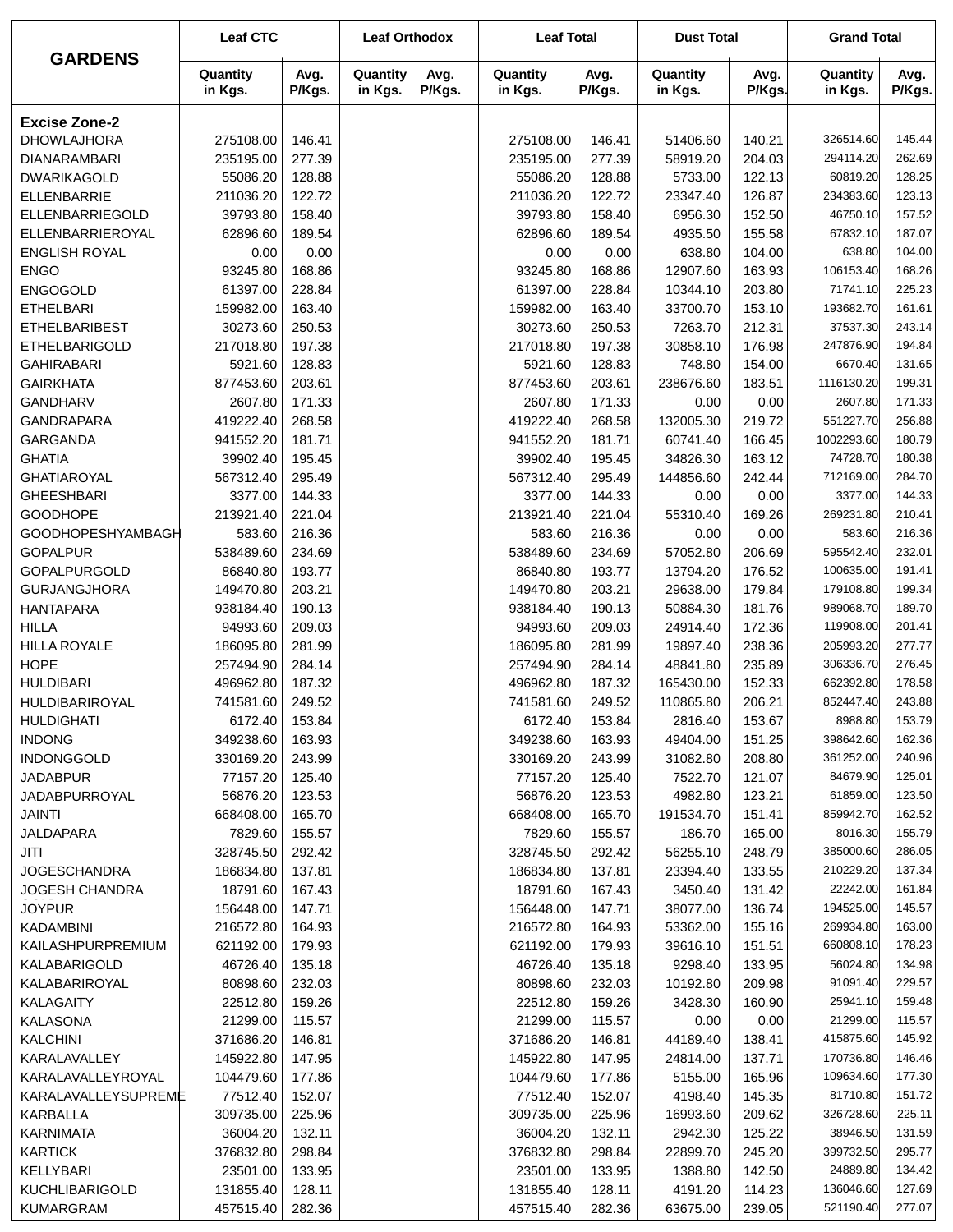|                         | <b>Leaf CTC</b>     |                | <b>Leaf Orthodox</b> |                | <b>Leaf Total</b>   |                | <b>Dust Total</b>   |                | <b>Grand Total</b>  |                |
|-------------------------|---------------------|----------------|----------------------|----------------|---------------------|----------------|---------------------|----------------|---------------------|----------------|
| <b>GARDENS</b>          | Quantity<br>in Kgs. | Avg.<br>P/Kgs. | Quantity<br>in Kgs.  | Avg.<br>P/Kgs. | Quantity<br>in Kgs. | Avg.<br>P/Kgs. | Quantity<br>in Kgs. | Avg.<br>P/Kgs. | Quantity<br>in Kgs. | Avg.<br>P/Kgs. |
| <b>Excise Zone-2</b>    |                     |                |                      |                |                     |                |                     |                |                     |                |
| <b>KURTI</b>            | 226404.60           | 239.00         |                      |                | 226404.60           | 239.00         | 31135.50            | 243.25         | 257540.10           | 239.52         |
| <b>LAHING</b>           | 10074.00            | 134.66         |                      |                | 10074.00            | 134.66         | 0.00                | 0.00           | 10074.00            | 134.66         |
| <b>LEESHRIVER</b>       | 334448.00           | 268.85         |                      |                | 334448.00           | 268.85         | 62561.10            | 222.69         | 397009.10           | 261.58         |
| <b>LOOKSUN</b>          | 286826.60           | 146.91         |                      |                | 286826.60           | 146.91         | 51571.20            | 146.14         | 338397.80           | 146.79         |
| LOOKSUNGOLD             | 247712.00           | 203.93         |                      |                | 247712.00           | 203.93         | 19167.70            | 170.22         | 266879.70           | 201.51         |
| <b>MAHAK</b>            | 229759.40           | 155.02         |                      |                | 229759.40           | 155.02         | 24280.70            | 151.11         | 254040.10           | 154.64         |
| <b>MAHESHWARI</b>       | 99431.40            | 156.21         |                      |                | 99431.40            | 156.21         | 12328.60            | 135.19         | 111760.00           | 153.89         |
| MAHESHWARIGOLD          | 159294.60           | 199.78         |                      |                | 159294.60           | 199.78         | 10518.20            | 178.58         | 169812.80           | 198.46         |
| <b>MAINAKHILLS</b>      | 155197.40           | 176.36         |                      |                | 155197.40           | 176.36         | 9604.70             | 160.65         | 164802.10           | 175.44         |
| <b>MAJHERDABRI</b>      | 388534.00           | 246.42         |                      |                | 388534.00           | 246.42         | 57761.20            | 217.43         | 446295.20           | 242.67         |
| <b>MATELLI</b>          | 596942.80           | 168.22         |                      |                | 596942.80           | 168.22         | 214047.50           | 157.16         | 810990.30           | 165.30         |
| <b>MATHURA</b>          | 411046.20           | 200.56         |                      |                | 411046.20           | 200.56         | 38381.70            | 186.74         | 449427.90           | 199.38         |
| <b>MAYNAGURI GOLD</b>   | 32108.40            | 128.99         |                      |                | 32108.40            | 128.99         | 3801.80             | 146.23         | 35910.20            | 130.81         |
| <b>MECHPARA</b>         | 249261.80           | 240.52         |                      |                | 249261.80           | 240.52         | 66933.70            | 208.02         | 316195.50           | 233.64         |
| <b>MEENGLAS</b>         | 366509.20           | 277.08         |                      |                | 366509.20           | 277.08         | 54174.60            | 253.09         | 420683.80           | 273.99         |
| <b>MEERA</b>            | 91467.20            | 168.67         |                      |                | 91467.20            | 168.67         | 566.70              | 158.00         | 92033.90            | 168.60         |
| <b>MEKLIBARI</b>        | 102303.20           | 182.72         |                      |                | 102303.20           | 182.72         | 20248.40            | 156.01         | 122551.60           | 178.31         |
| <b>MOGULKATA</b>        | 352808.40           | 193.78         |                      |                | 352808.40           | 193.78         | 61341.60            | 160.96         | 414150.00           | 188.92         |
| Mohit                   | 19557.60            | 146.36         |                      |                | 19557.60            | 146.36         | 1805.50             | 138.31         | 21363.10            | 145.68         |
| <b>MORAGHAT</b>         | 790978.40           | 238.30         |                      |                | 790978.40           | 238.30         | 122072.60           | 209.63         | 913051.00           | 234.47         |
| <b>MUJNAI</b>           | 283688.80           | 168.69         |                      |                | 283688.80           | 168.69         | 42293.70            | 147.28         | 325982.50           | 165.91         |
| <b>NAGRAKATA</b>        | 284291.80           | 178.00         |                      |                | 284291.80           | 178.00         | 53675.80            | 165.50         | 337967.60           | 176.01         |
| <b>NAMASTE</b>          | 43995.80            | 191.98         |                      |                | 43995.80            | 191.98         | 0.00                | 0.00           | 43995.80            | 191.98         |
| NANGDALA                | 175822.00           | 238.56         |                      |                | 175822.00           | 238.56         | 2424.30             | 217.74         | 178246.30           | 238.28         |
| <b>NEDAM</b>            | 416495.80           | 177.97         |                      |                | 416495.80           | 177.97         | 41761.00            | 159.98         | 458256.80           | 176.33         |
| <b>NEPUCHAPUR</b>       | 565450.20           | 239.53         |                      |                | 565450.20           | 239.53         | 9038.90             | 199.11         | 574489.10           | 238.89         |
| <b>NEWDOOARS</b>        | 506538.60           | 232.61         |                      |                | 506538.60           | 232.61         | 30941.60            | 229.56         | 537480.20           | 232.44         |
| <b>NEWGLENCOE</b>       | 183756.20           | 155.35         |                      |                | 183756.20           | 155.35         | 92332.50            | 123.00         | 276088.70           | 144.53         |
| <b>NEWLANDS</b>         | 422994.80           | 212.48         |                      |                | 422994.80           | 212.48         | 81317.10            | 196.66         | 504311.90           | 209.93         |
| <b>NIMTIJHORA</b>       | 203338.40           | 139.28         |                      |                | 203338.40           | 139.28         | 30468.00            | 129.86         | 233806.40           | 138.05         |
| NIMTIJHORAGOLD          | 271649.40           | 190.77         |                      |                | 271649.40           | 190.77         | 29871.60            | 165.66         | 301521.00           | 188.28         |
| NOWERANUDDY             | 381757.60           | 247.58         |                      |                | 381757.60           | 247.58         | 51194.50            | 203.73         | 432952.10           | 242.39         |
| <b>OODLABARI</b>        | 15843.40            | 126.06         |                      |                | 15843.40            | 126.06         | 2572.60             | 128.22         | 18416.00            | 126.37         |
| <b>OODLABARIGOLD</b>    | 23090.60            | 188.68         |                      |                | 23090.60            | 188.68         | 3179.40             | 146.94         | 26270.00            | 183.63         |
| <b>OODLABARISUPREME</b> | 45926.20            | 137.56         |                      |                | 45926.20            | 137.56         | 7919.20             | 125.31         | 53845.40            | 135.76         |
| PALASHBARI CLASSIC      | 102625.00           | 190.51         |                      |                | 102625.00           | 190.51         | 16941.90            | 176.00         | 119566.90           | 188.46         |
| PALASHBARIROYAL         | 265341.20           | 219.02         |                      |                | 265341.20           | 219.02         | 24126.60            | 200.58         | 289467.80           | 217.48         |
| <b>PATKAPARA</b>        | 110114.60           | 148.74         |                      |                | 110114.60           | 148.74         | 26198.40            | 142.08         | 136313.00           | 147.46         |
| <b>PATKAPARAGOLD</b>    | 165402.20           | 203.87         |                      |                | 165402.20           | 203.87         | 38193.90            | 184.12         | 203596.10           | 200.17         |
| PATKAPARAROYAL          | 88075.60            | 161.30         |                      |                | 88075.60            | 161.30         | 37219.40            | 152.25         | 125295.00           | 158.61         |
| <b>PATTIBARI</b>        | 717.80              | 136.00         |                      |                | 717.80              | 136.00         | 0.00                | 0.00           | 717.80              | 136.00         |
| <b>PHASKOWA</b>         | 118426.40           | 151.24         |                      |                | 118426.40           | 151.24         | 31719.30            | 141.08         | 150145.70           | 149.10         |
| PHASKOWAGOLD            | 43254.80            | 196.85         |                      |                | 43254.80            | 196.85         | 4092.80             | 152.09         | 47347.60            | 192.98         |
| <b>RAHIMIAGOLD</b>      | 495177.20           | 178.73         |                      |                | 495177.20           | 178.73         | 50023.20            | 159.19         | 545200.40           | 176.93         |
| <b>RAIMATANG</b>        | 240015.00           | 134.39         |                      |                | 240015.00           | 134.39         | 28523.50            | 125.70         | 268538.50           | 133.46         |
| <b>RAJA</b>             | 86421.20            | 137.33         |                      |                | 86421.20            | 137.33         | 13849.90            | 144.75         | 100271.10           | 138.36         |
| <b>RAJABHAT</b>         | 394032.00           | 183.44         |                      |                | 394032.00           | 183.44         | 49070.90            | 163.62         | 443102.90           | 181.24         |
| RAJAROYAL               | 366281.00           | 188.03         |                      |                | 366281.00           | 188.03         | 55374.30            | 169.26         | 421655.30           | 185.57         |
| RANICHERRAROYAL         | 283532.00           | 197.17         |                      |                | 283532.00           | 197.17         | 62234.10            | 172.10         | 345766.10           | 192.66         |
| <b>RHEABARI</b>         | 446296.20           | 230.92         |                      |                | 446296.20           | 230.92         | 77231.00            | 198.46         | 523527.20           | 226.13         |
| RUNGAMUTTEE             | 836850.00           | 210.08         |                      |                | 836850.00           | 210.08         | 76775.70            | 180.83         | 913625.70           | 207.62         |
| <b>RYDAK</b>            | 813781.00           | 270.36         |                      |                | 813781.00           | 270.36         | 221012.50           | 234.24         | 1034793.50          | 262.65         |
| <b>SAMSING</b>          | 227646.00           | 149.80         |                      |                | 227646.00           | 149.80         | 693.40              | 161.00         | 228339.40           | 149.83         |
| SAMSINGGOLD             | 122848.20           | 208.39         |                      |                | 122848.20           | 208.39         | 0.00                | 0.00           | 122848.20           | 208.39         |
| SAMSINGSILVER           | 109490.00           | 175.74         |                      |                | 109490.00           | 175.74         | 865.10              | 181.97         | 110355.10           | 175.79         |
| <b>SANKOS</b>           | 246329.00           | 270.30         |                      |                | 246329.00           | 270.30         | 56361.60            | 214.01         | 302690.60           | 259.81         |
| <b>SARASWATIPUR</b>     | 235015.00           | 226.78         |                      |                | 235015.00           | 226.78         | 42358.00            | 207.91         | 277373.00           | 223.89         |
| SARUGAON                | 76744.00            | 147.01         |                      |                | 76744.00            | 147.01         | 13960.90            | 135.84         | 90704.90            | 145.29         |
|                         |                     |                |                      |                |                     |                |                     |                |                     |                |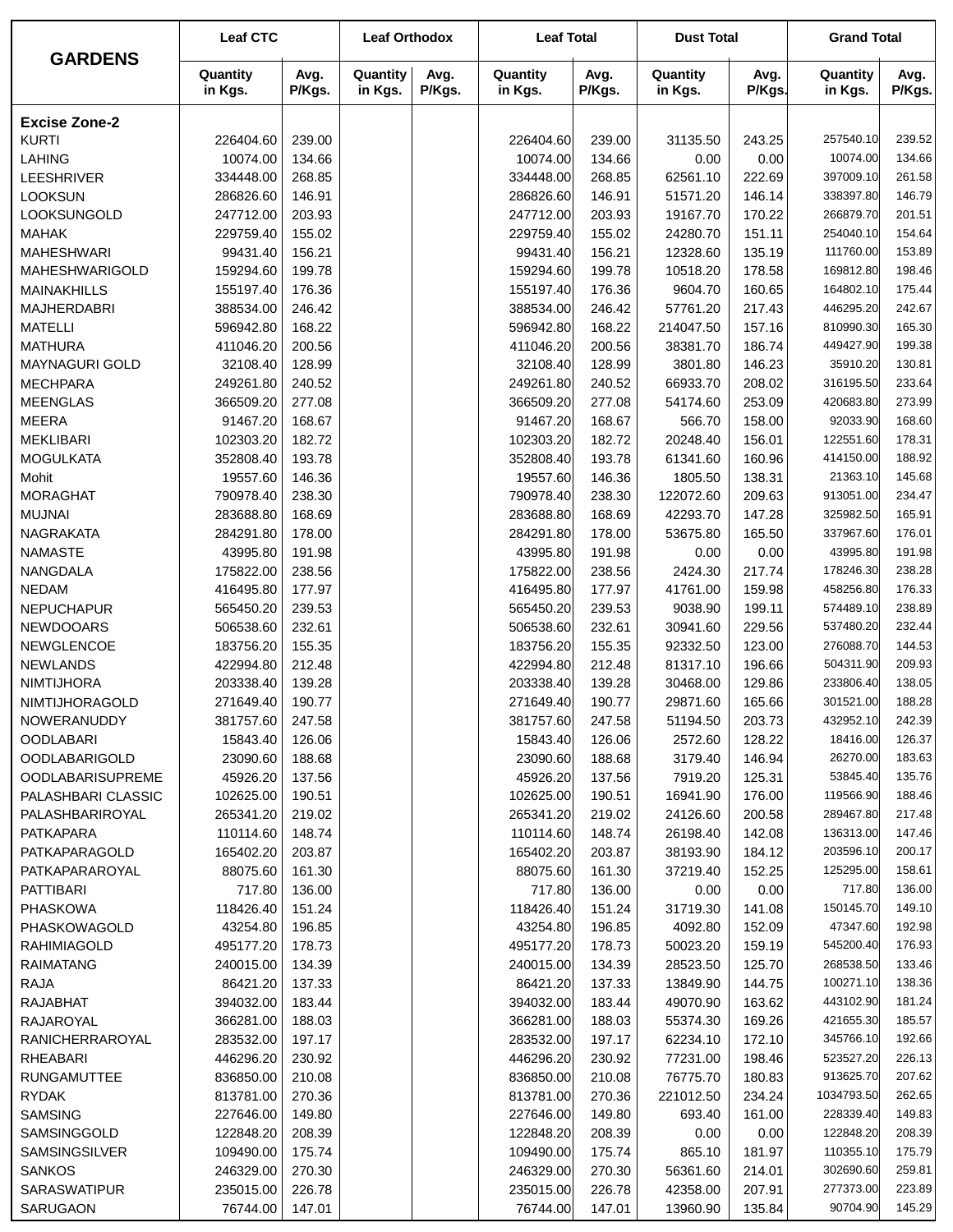| <b>GARDENS</b>         | <b>Leaf CTC</b>     |                | <b>Leaf Orthodox</b> |                | <b>Leaf Total</b>   |                | <b>Dust Total</b>   |                | <b>Grand Total</b>  |                |
|------------------------|---------------------|----------------|----------------------|----------------|---------------------|----------------|---------------------|----------------|---------------------|----------------|
|                        | Quantity<br>in Kgs. | Avg.<br>P/Kgs. | Quantity<br>in Kgs.  | Avg.<br>P/Kgs. | Quantity<br>in Kgs. | Avg.<br>P/Kgs. | Quantity<br>in Kgs. | Avg.<br>P/Kgs. | Quantity<br>in Kgs. | Avg.<br>P/Kgs. |
| <b>Excise Zone-2</b>   |                     |                |                      |                |                     |                |                     |                |                     |                |
| <b>SATALI</b>          | 755477.00           | 206.94         |                      |                | 755477.00           | 206.94         | 116749.80           | 184.58         | 872226.80           | 203.95         |
| <b>SATKHAYA</b>        | 4706.80             | 173.30         |                      |                | 4706.80             | 173.30         | 0.00                | 0.00           | 4706.80             | 173.30         |
| SAUDAMINI              | 2621.40             | 134.44         |                      |                | 2621.40             | 134.44         | 3424.70             | 128.23         | 6046.10             | 130.92         |
| <b>SHIKARPUR</b>       | 153618.40           | 135.32         |                      |                | 153618.40           | 135.32         | 14372.30            | 136.07         | 167990.70           | 135.39         |
| SHIKARPURGOLD          | 181326.40           | 169.83         |                      |                | 181326.40           | 169.83         | 41223.40            | 162.05         | 222549.80           | 168.39         |
| SINGHANIA GOLD         | 64436.20            | 190.63         |                      |                | 64436.20            | 190.63         | 23085.00            | 171.50         | 87521.20            | 185.58         |
| SINGHANIA ROYAL        | 46265.00            | 156.60         |                      |                | 46265.00            | 156.60         | 14364.20            | 151.22         | 60629.20            | 155.33         |
| <b>SITARAMPUR</b>      | 69710.20            | 175.44         |                      |                | 69710.20            | 175.44         | 16292.00            | 158.29         | 86002.20            | 172.19         |
| SOONGACHI              | 472033.20           | 150.29         |                      |                | 472033.20           | 150.29         | 88362.90            | 138.46         | 560396.10           | 148.42         |
| <b>SUBHASINI</b>       | 308813.80           | 185.87         |                      |                | 308813.80           | 185.87         | 71497.80            | 155.54         | 380311.60           | 180.17         |
| <b>SURYA</b>           | 235691.20           | 137.65         |                      |                | 235691.20           | 137.65         | 26183.50            | 128.19         | 261874.70           | 136.70         |
| <b>TASATI</b>          | 239639.60           | 185.22         |                      |                | 239639.60           | 185.22         | 15284.70            | 170.34         | 254924.30           | 184.33         |
| <b>TEA BUDS</b>        | 69262.40            | 111.82         |                      |                | 69262.40            | 111.82         | 2917.60             | 111.31         | 72180.00            | 111.80         |
| <b>TEA VALLEY</b>      | 22370.60            | 108.72         |                      |                | 22370.60            | 108.72         | 2323.20             | 105.67         | 24693.80            | 108.44         |
| <b>TELEPARA</b>        | 102343.60           | 160.56         |                      |                | 102343.60           | 160.56         | 13558.70            | 153.31         | 115902.30           | 159.71         |
| <b>TELEPARAROYAL</b>   | 228211.40           | 213.13         |                      |                |                     | 213.13         |                     | 184.45         | 262287.90           | 209.41         |
|                        |                     |                |                      |                | 228211.40           |                | 34076.50            |                | 12851.00            | 136.41         |
| TELEPARASUPERVAL       | 12156.60            | 136.43         |                      |                | 12156.60            | 136.43         | 694.40              | 136.00         |                     |                |
| <b>THALJHORA</b>       | 1353.60             | 169.35         |                      |                | 1353.60             | 169.35         | 262.70              | 174.00         | 1616.30             | 170.10         |
| <b>TINBIGHA WHITE</b>  | 38299.00            | 165.21         |                      |                | 38299.00            | 165.21         | 21850.60            | 147.04         | 60149.60            | 158.61         |
| <b>TOORSA</b>          | 169766.60           | 153.28         |                      |                | 169766.60           | 153.28         | 35842.10            | 135.34         | 205608.70           | 150.15         |
| <b>TOORSA ELITE</b>    | 9291.20             | 192.13         |                      |                | 9291.20             | 192.13         | 1164.40             | 175.00         | 10455.60            | 190.22         |
| <b>TRUEVALUE</b>       | 276422.20           | 184.17         |                      |                | 276422.20           | 184.17         | 20844.00            | 156.30         | 297266.20           | 182.22         |
| <b>TULSI</b>           | 51236.20            | 140.83         |                      |                | 51236.20            | 140.83         | 50841.40            | 140.03         | 102077.60           | 140.43         |
| <b>UPPERJALPAIGURI</b> | 116711.60           | 124.67         |                      |                | 116711.60           | 124.67         | 13016.30            | 125.49         | 129727.90           | 124.75         |
| <b>WASHABARIE</b>      | 539380.40           | 235.03         |                      |                | 539380.40           | 235.03         | 41540.20            | 211.40         | 580920.60           | 233.34         |
| <b>WASHABARIETARA</b>  | 144054.40           | 189.00         |                      |                | 144054.40           | 189.00         | 9428.70             | 175.74         | 153483.10           | 188.18         |
| <b>YANGTONG</b>        | 32352.00            | 144.77         |                      |                | 32352.00            | 144.77         | 0.00                | 0.00           | 32352.00            | 144.77         |
| YANGTONG GOLD          | 19638.20            | 206.91         |                      |                | 19638.20            | 206.91         | 0.00                | 0.00           | 19638.20            | 206.91         |
| <b>YANGTONGSILVER</b>  | 30437.60            | 178.76         |                      |                | 30437.60            | 178.76         | 0.00                | 0.00           | 30437.60            | 178.76         |
| YULEBLACK              | 36080.40            | 119.62         |                      |                | 36080.40            | 119.62         | 2079.90             | 157.57         | 38160.30            | 121.68         |
| YULEDIAMOND            | 34915.00            | 120.25         |                      |                | 34915.00            | 120.25         | 3118.70             | 129.37         | 38033.70            | 121.00         |
| ZURRENTEE              | 227746.80           | 239.27         |                      |                | 227746.80           | 239.27         | 52507.60            | 212.85         | 280254.40           | 234.32         |
| <b>District Total</b>  | 47836854.50         | 206.55         |                      |                | 47836854.50         | 206.55         | 7860240.90          | 181.31         | 55697095.40         | 202.99         |
| <b>Terai BLF</b>       |                     |                |                      |                |                     |                |                     |                |                     |                |
| AMBABARI               | 396593.20           | 123.65         |                      |                | 396593.20           | 123.65         | 6825.10             | 133.01         | 403418.30           | 123.81         |
| AMBABARIGOLD           | 294829.60           | 132.00         |                      |                | 294829.60           | 132.00         | 7316.40             | 139.51         | 302146.00           | 132.18         |
| AMBARI HAT             | 72332.20            | 118.24         |                      |                | 72332.20            | 118.24         | 4134.40             | 118.77         | 76466.60            | 118.27         |
| <b>ANMOL</b>           | 0.00                | 0.00           |                      |                | 0.00                | 0.00           | 2317.60             | 120.66         | 2317.60             | 120.66         |
| ARADHANA GOLD          | 13235.00            | 120.48         |                      |                | 13235.00            | 120.48         | 409.40              | 146.00         | 13644.40            | 121.25         |
| <b>AROMA</b>           | 50801.60            | 123.77         |                      |                | 50801.60            | 123.77         | 9784.80             | 125.25         | 60586.40            | 124.01         |
| AROMAGOLD              | 153180.20           | 127.97         |                      |                | 153180.20           | 127.97         | 6286.00             | 121.53         | 159466.20           | 127.71         |
| AYAN GOLD              | 64560.20            | 155.20         |                      |                | 64560.20            | 155.20         | 2083.20             | 159.33         | 66643.40            | 155.33         |
| <b>BADAMBARI</b>       | 62712.20            | 132.93         |                      |                | 62712.20            | 132.93         | 5240.60             | 122.27         | 67952.80            | 132.11         |
| <b>BADAMI</b>          | 78324.40            | 126.53         |                      |                | 78324.40            | 126.53         | 11720.20            | 126.25         | 90044.60            | 126.50         |
| <b>BAIKANTHAPUR</b>    | 11588.40            | 199.36         |                      |                | 11588.40            | 199.36         | 296.70              | 200.00         | 11885.10            | 199.38         |
| <b>BELBARI PREMIUM</b> | 49198.20            | 138.37         |                      |                | 49198.20            | 138.37         | 4660.80             | 123.81         | 53859.00            | 137.11         |
| <b>BELBARIGOLD</b>     | 69669.40            | 121.81         |                      |                | 69669.40            | 121.81         | 22583.60            | 123.69         | 92253.00            | 122.27         |
| <b>BELBARISUPREME</b>  | 15299.00            | 139.36         |                      |                | 15299.00            | 139.36         | 0.00                | 0.00           | 15299.00            | 139.36         |
| <b>BHAKTIADANGI</b>    | 32141.80            | 111.76         |                      |                | 32141.80            | 111.76         | 6650.00             | 109.37         | 38791.80            | 111.35         |
| BHATRI DIAMOND         | 84686.60            | 164.86         |                      |                | 84686.60            | 164.86         | 4692.80             | 135.81         | 89379.40            | 163.34         |
| <b>BHATRI GOLD</b>     | 6440.00             | 135.24         |                      |                | 6440.00             | 135.24         | 930.40              | 146.00         | 7370.40             | 136.60         |
| <b>BIDHANNAGAR</b>     | 24288.00            | 123.91         |                      |                | 24288.00            | 123.91         | 1993.10             | 129.81         | 26281.10            | 124.36         |
| <b>BILASHIPUR</b>      | 1912.80             | 122.72         |                      |                | 1912.80             | 122.72         | 583.80              | 106.00         | 2496.60             | 118.81         |
| <b>BINNABARI</b>       | 16972.60            | 152.37         |                      |                | 16972.60            | 152.37         | 0.00                | 0.00           | 16972.60            | 152.37         |
| CACHARKINGDIAMOND      | 54706.60            | 125.25         |                      |                | 54706.60            | 125.25         | 9565.70             | 120.74         | 64272.30            | 124.58         |
| CACHARKINGGOLD         | 44827.40            | 115.15         |                      |                | 44827.40            | 115.15         | 4404.80             | 120.03         | 49232.20            | 115.58         |
|                        |                     |                |                      |                |                     |                |                     |                |                     |                |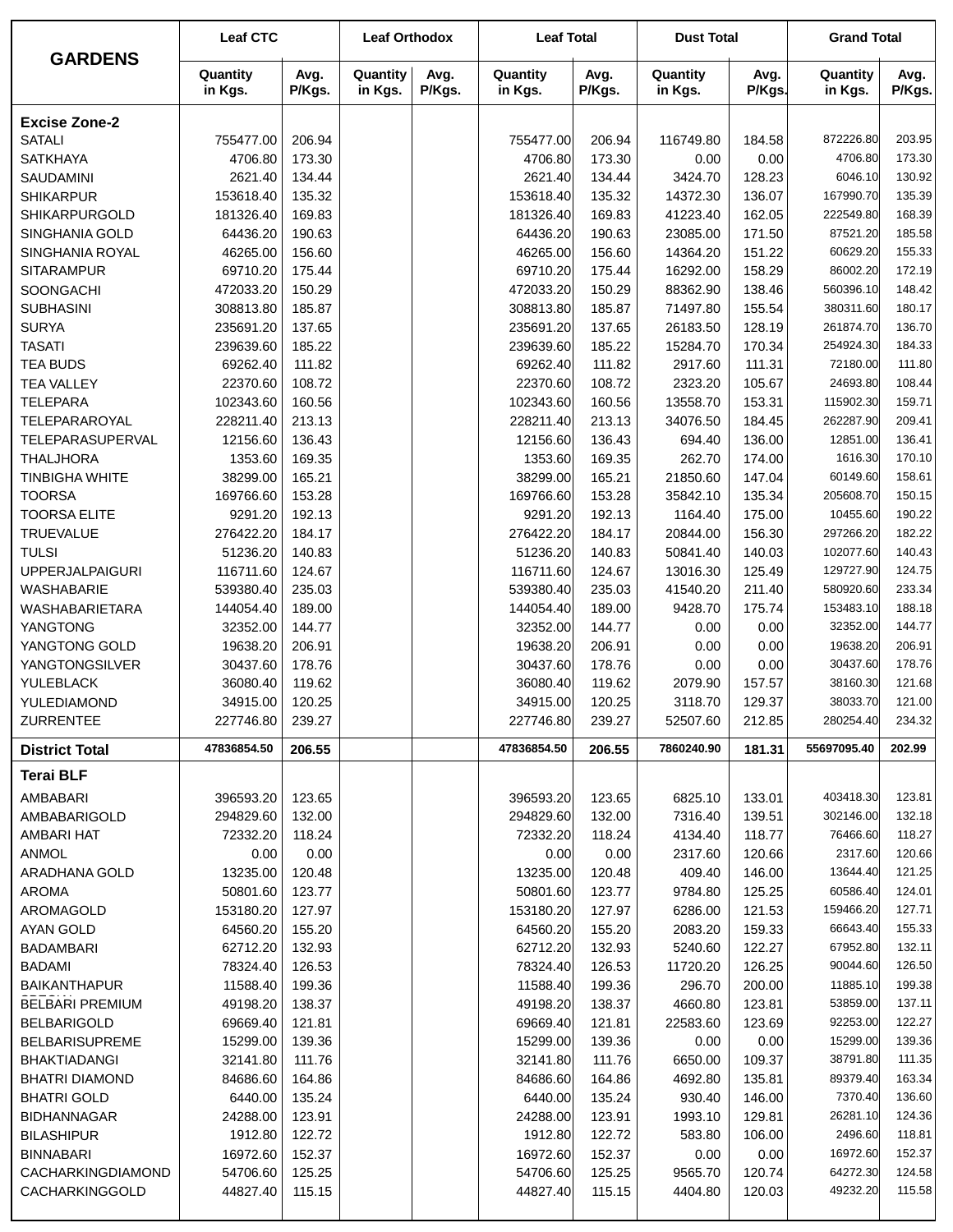|                          | <b>Leaf CTC</b>     |                | <b>Leaf Orthodox</b> |                | <b>Leaf Total</b>   |                | <b>Dust Total</b>   |                | <b>Grand Total</b>  |                |
|--------------------------|---------------------|----------------|----------------------|----------------|---------------------|----------------|---------------------|----------------|---------------------|----------------|
| <b>GARDENS</b>           | Quantity<br>in Kgs. | Avg.<br>P/Kgs. | Quantity<br>in Kgs.  | Avg.<br>P/Kgs. | Quantity<br>in Kgs. | Avg.<br>P/Kgs. | Quantity<br>in Kgs. | Avg.<br>P/Kgs. | Quantity<br>in Kgs. | Avg.<br>P/Kgs. |
| <b>Excise Zone-2</b>     |                     |                |                      |                |                     |                |                     |                |                     |                |
| <b>CENTURION GOLD</b>    | 289771.00           | 133.49         |                      |                | 289771.00           | 133.49         | 0.00                | 0.00           | 289771.00           | 133.49         |
| CHANDANPURROYAL          | 0.00                | 0.00           |                      |                | 0.00                | 0.00           | 956.40              | 122.00         | 956.40              | 122.00         |
| CHHAOAPHALITEAESTATE     | 151498.80           | 191.54         |                      |                | 151498.80           | 191.54         | 9656.60             | 182.21         | 161155.40           | 190.98         |
| <b>CHITALGHATA</b>       | 8300.00             | 126.08         |                      |                | 8300.00             | 126.08         | 1254.20             | 110.68         | 9554.20             | 124.06         |
| <b>CHOCHPARA</b>         | 188533.40           | 158.91         |                      |                | 188533.40           | 158.91         | 4094.80             | 140.18         | 192628.20           | 158.51         |
| <b>CITYGREEN</b>         | 31724.60            | 123.09         |                      |                | 31724.60            | 123.09         | 12044.20            | 114.30         | 43768.80            | 120.67         |
| DAMALBARI PREMIUM        | 280408.00           | 120.01         |                      |                | 280408.00           | 120.01         | 26689.90            | 117.58         | 307097.90           | 119.80         |
| <b>DISHA GOLD</b>        | 115344.80           | 137.65         |                      |                | 115344.80           | 137.65         | 1034.40             | 138.00         | 116379.20           | 137.65         |
| <b>DOHAGURI</b>          | 14845.80            | 127.26         |                      |                | 14845.80            | 127.26         | 0.00                | 0.00           | 14845.80            | 127.26         |
| ELEGANTGOLD              | 205833.00           | 124.95         |                      |                | 205833.00           | 124.95         | 17270.80            | 125.20         | 223103.80           | 124.97         |
| FATIK CHANDRA GOLD       | 34635.40            | 128.27         |                      |                | 34635.40            | 128.27         | 0.00                | 0.00           | 34635.40            | 128.27         |
| GAYATREEGOLD             | 16869.40            | 139.05         |                      |                | 16869.40            | 139.05         | 0.00                | 0.00           | 16869.40            | 139.05         |
| <b>GITANJALI</b>         | 30014.40            | 127.73         |                      |                | 30014.40            | 127.73         | 4552.00             | 118.50         | 34566.40            | 126.52         |
| GITANJALIDIAMOND         | 233387.20           | 135.69         |                      |                | 233387.20           | 135.69         | 22853.20            | 137.18         | 256240.40           | 135.82         |
| <b>GOALTULI</b>          | 100328.80           | 135.53         |                      |                | 100328.80           | 135.53         | 13786.80            | 131.08         | 114115.60           | 134.99         |
| <b>GOVARDHANGOLD</b>     | 34793.40            | 140.04         |                      |                | 34793.40            | 140.04         | 514.40              | 135.00         | 35307.80            | 139.97         |
| <b>HAPPY ROYAL</b>       | 63757.60            | 118.90         |                      |                | 63757.60            | 118.90         | 514.40              | 109.00         | 64272.00            | 118.82         |
| <b>HEEMALIPUR</b>        | 18412.40            | 142.52         |                      |                | 18412.40            | 142.52         | 1394.40             | 136.00         | 19806.80            | 142.06         |
| <b>HEER NANDINI</b>      | 21616.00            | 159.61         |                      |                | 21616.00            | 159.61         | 0.00                | 0.00           | 21616.00            | 159.61         |
| <b>HEER NANDINI</b>      | 30743.40            | 137.77         |                      |                | 30743.40            | 137.77         | 6960.80             | 121.81         | 37704.20            | 134.82         |
| <b>HEER NANDINI GOLD</b> | 6622.40             | 126.43         |                      |                | 6622.40             | 126.43         | 0.00                | 0.00           | 6622.40             | 126.43         |
| <b>INDIRAPREMIUM</b>     | 48113.40            | 145.65         |                      |                | 48113.40            | 145.65         | 2383.20             | 146.37         | 50496.60            | 145.69         |
| <b>JAGANNATHPUR</b>      | 288353.80           | 130.43         |                      |                | 288353.80           | 130.43         | 19395.80            | 126.83         | 307749.60           | 130.20         |
| JAIHANUMAN               | 78814.80            | 121.29         |                      |                | 78814.80            | 121.29         | 12548.80            | 124.32         | 91363.60            | 121.70         |
| <b>JEEVANMOTI</b>        | 1207.40             | 119.00         |                      |                | 1207.40             | 119.00         | 0.00                | 0.00           | 1207.40             | 119.00         |
| <b>JEEVANMOTIVALUE</b>   | 17623.00            | 137.11         |                      |                | 17623.00            | 137.11         | 3295.70             | 155.47         | 20918.70            | 140.00         |
| <b>KABINI</b>            | 4668.40             | 146.60         |                      |                | 4668.40             | 146.60         | 694.40              | 105.00         | 5362.80             | 141.22         |
| KABINI VALUE             | 17211.20            | 141.27         |                      |                | 17211.20            | 141.27         | 3427.00             | 167.32         | 20638.20            | 145.59         |
| <b>KAILASHGIRI</b>       | 10017.40            | 113.69         |                      |                | 10017.40            | 113.69         | 0.00                | 0.00           | 10017.40            | 113.69         |
| KAILASHGIRIDIAMOND       | 297163.20           | 131.68         |                      |                | 297163.20           | 131.68         | 21061.50            | 129.59         | 318224.70           | 131.54         |
| KAILASHGIRIGOLD          | 12107.40            | 117.37         |                      |                | 12107.40            | 117.37         | 0.00                | 0.00           | 12107.40            | 117.37         |
| <b>KALPAK</b>            | 616191.80           | 129.81         |                      |                | 616191.80           | 129.81         | 9099.80             | 131.38         | 625291.60           | 129.84         |
| <b>KAMAKSHI</b>          | 90965.00            | 138.07         |                      |                | 90965.00            | 138.07         | 4959.30             | 129.24         | 95924.30            | 137.61         |
| <b>KANCHAN</b>           | 83540.40            | 133.76         |                      |                | 83540.40            | 133.76         | 9148.00             | 117.26         | 92688.40            | 132.13         |
| <b>KANCHANJANGA</b>      | 409705.40           | 130.76         |                      |                | 409705.40           | 130.76         | 17489.40            | 127.79         | 427194.80           | 130.64         |
| KANTA BARI ROYAL         | 40554.80            | 141.09         |                      |                | 40554.80            | 141.09         | 1028.80             | 154.50         | 41583.60            | 141.42         |
| KANTIVITA VALUE          | 10384.20            | 149.56         |                      |                | 10384.20            | 149.56         | 514.40              | 119.00         | 10898.60            | 148.12         |
| KARABITEA                | 32347.40            | 151.44         |                      |                | 32347.40            | 151.44         | 0.00                | 0.00           | 32347.40            | 151.44         |
| <b>KASHISH</b>           | 49062.40            | 133.35         |                      |                | 49062.40            | 133.35         | 10614.80            | 137.69         | 59677.20            | 134.12         |
| KAVISH PREMIUM           | 3068.40             | 112.49         |                      |                | 3068.40             | 112.49         | 0.00                | 0.00           | 3068.40             | 112.49         |
| <b>KESARGOLD</b>         | 95366.80            | 131.89         |                      |                | 95366.80            | 131.89         | 12505.60            | 124.31         | 107872.40           | 131.01         |
| KHARIBARI                | 250825.60           | 124.67         |                      |                | 250825.60           | 124.67         | 31066.90            | 126.14         | 281892.50           | 124.83         |
| <b>KHARIBARIGOLD</b>     | 328873.80           | 128.13         |                      |                | 328873.80           | 128.13         | 9290.00             | 136.01         | 338163.80           | 128.35         |
| <b>KHOREELBARI</b>       | 22317.60            | 118.13         |                      |                | 22317.60            | 118.13         | 1979.50             | 128.55         | 24297.10            | 118.98         |
| KISHORIBAGH              | 195672.60           | 160.97         |                      |                | 195672.60           | 160.97         | 16662.30            | 148.51         | 212334.90           | 159.99         |
| KUMARIKACLONAL           | 141000.00           | 144.63         |                      |                | 141000.00           | 144.63         | 19919.20            | 145.11         | 160919.20           | 144.69         |
| KUMARIKASPECIAL          | 141976.40           | 181.96         |                      |                | 141976.40           | 181.96         | 18900.30            | 160.77         | 160876.70           | 179.47         |
| LAKHIBARI ROYAL          | 1927.00             | 160.34         |                      |                | 1927.00             | 160.34         | 0.00                | 0.00           | 1927.00             | 160.34         |
| <b>MADATI</b>            | 7462.80             | 131.84         |                      |                | 7462.80             | 131.84         | 3433.60             | 126.52         | 10896.40            | 130.16         |
| <b>MADHOBARI</b>         | 5138.20             | 132.19         |                      |                | 5138.20             | 132.19         | 0.00                | 0.00           | 5138.20             | 132.19         |
| MAJULIBARI               | 9894.60             | 124.07         |                      |                | 9894.60             | 124.07         | 7741.00             | 126.48         | 17635.60            | 125.13         |
| MAJULIBARI PREMIUM       | 45263.60            | 134.91         |                      |                | 45263.60            | 134.91         | 3322.10             | 125.77         | 48585.70            | 134.28         |
| MAJULIBARIGOLD           | 34964.20            | 123.20         |                      |                | 34964.20            | 123.20         | 9341.80             | 130.87         | 44306.00            | 124.82         |
| <b>MAJULIBARISUPREME</b> | 124.20              | 150.00         |                      |                | 124.20              | 150.00         | 0.00                | 0.00           | 124.20              | 150.00         |
| MALAPARADIAMOND          | 260410.80           | 135.48         |                      |                | 260410.80           | 135.48         | 7972.70             | 130.30         | 268383.50           | 135.32         |
| MALAPARAGOLD             | 37348.20            | 129.64         |                      |                | 37348.20            | 129.64         | 2919.20             | 115.78         | 40267.40            | 128.64         |
| <b>MARUTI DIAMOND</b>    | 24969.20            | 117.90         |                      |                | 24969.20            | 117.90         | 5245.80             | 115.69         | 30215.00            | 117.52         |
| <b>MAUSOM</b>            | 250622.80           | 253.20         |                      |                | 250622.80           | 253.20         | 80039.60            | 210.01         | 330662.40           | 242.74         |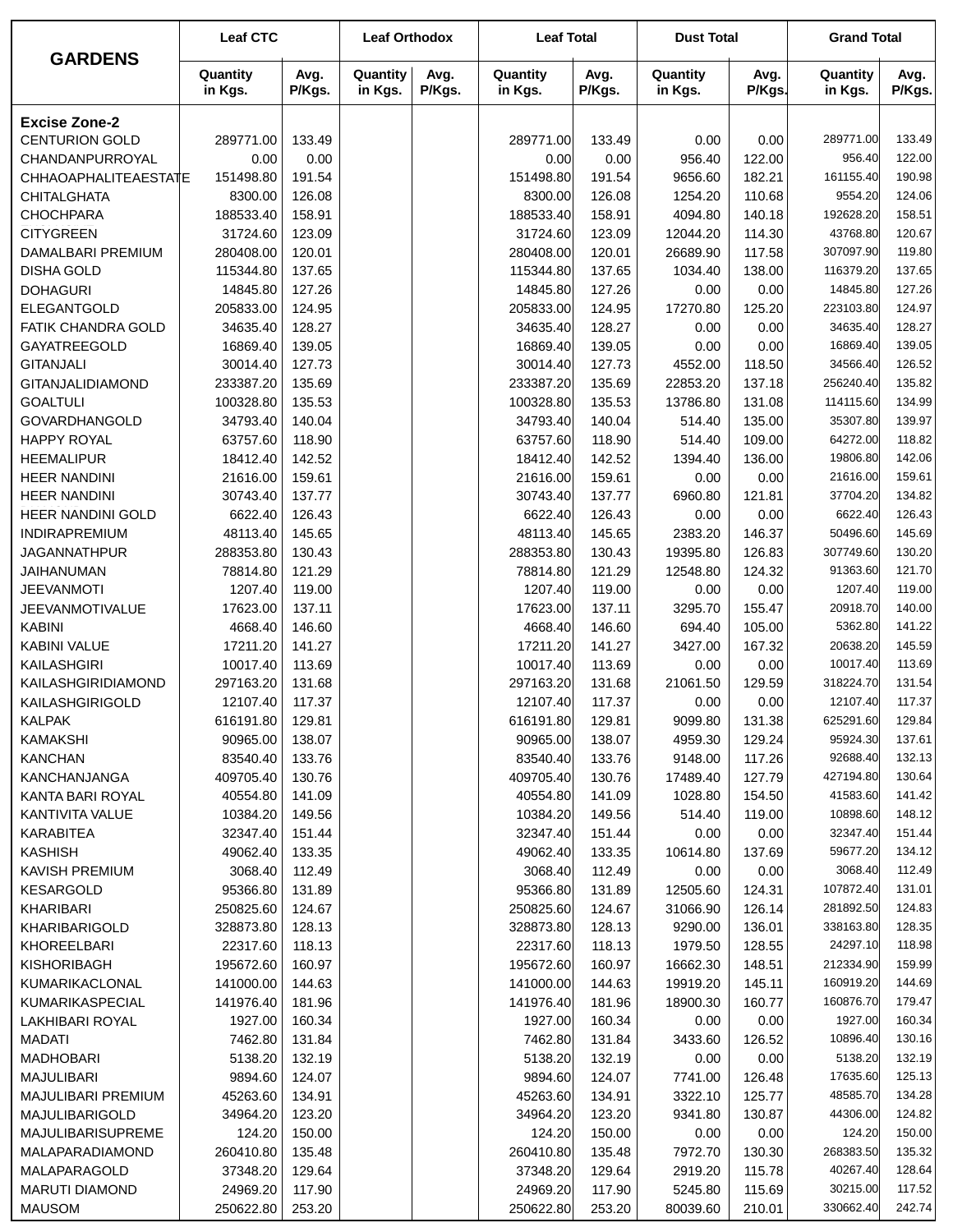|                                | <b>Leaf CTC</b>       |                  | <b>Leaf Orthodox</b> |                | <b>Leaf Total</b>     |                  | <b>Dust Total</b>   |                  | <b>Grand Total</b>   |                  |
|--------------------------------|-----------------------|------------------|----------------------|----------------|-----------------------|------------------|---------------------|------------------|----------------------|------------------|
| <b>GARDENS</b>                 | Quantity<br>in Kgs.   | Avg.<br>P/Kgs.   | Quantity<br>in Kgs.  | Avg.<br>P/Kgs. | Quantity<br>in Kgs.   | Avg.<br>P/Kgs.   | Quantity<br>in Kgs. | Avg.<br>P/Kgs.   | Quantity<br>in Kgs.  | Avg.<br>P/Kgs.   |
| <b>Excise Zone-2</b>           |                       |                  |                      |                |                       |                  |                     |                  |                      |                  |
| <b>MAYA</b>                    | 113447.00             | 125.69           |                      |                | 113447.00             | 125.69           | 518.40              | 119.00           | 113965.40            | 125.66           |
| <b>MILANBARI</b>               | 1729.80               | 132.80           |                      |                | 1729.80               | 132.80           | 0.00                | 0.00             | 1729.80              | 132.80           |
| <b>MILANGOLD</b>               | 29904.00              | 123.44           |                      |                | 29904.00              | 123.44           | 1907.20             | 120.13           | 31811.20             | 123.24           |
| <b>MINU GOLD</b>               | 91249.40              | 127.47           |                      |                | 91249.40              | 127.47           | 1191.10             | 127.29           | 92440.50             | 127.47           |
| <b>MINUTEA</b>                 | 21334.20              | 117.80           |                      |                | 21334.20              | 117.80           | 2115.20             | 130.16           | 23449.40             | 118.92           |
| <b>MONI</b>                    | 150634.40             | 141.65           |                      |                | 150634.40             | 141.65           | 6686.80             | 126.16           | 157321.20            | 140.99           |
| <b>MUNGA MOTI</b>              | 4474.40               | 186.36           |                      |                | 4474.40               | 186.36           | 0.00                | 0.00             | 4474.40              | 186.36           |
| NALSARSUPREME                  | 148074.80             | 137.16           |                      |                | 148074.80             | 137.16           | 125399.20           | 130.56           | 273474.00            | 134.14           |
| <b>NANDIT</b>                  | 308725.40             | 141.16           |                      |                | 308725.40             | 141.16           | 11243.70            | 133.60           | 319969.10            | 140.90           |
| NIJBARICLASSIC                 | 57861.80              | 136.72           |                      |                | 57861.80              | 136.72           | 266.70              | 130.00           | 58128.50             | 136.69           |
| NIJBARIEXCLUSIVE               | 400627.00             | 153.43           |                      |                | 400627.00             | 153.43           | 9321.80             | 143.18           | 409948.80            | 153.20           |
| <b>NILAJI</b>                  | 1199.00               | 121.14           |                      |                | 1199.00               | 121.14           | 0.00                | 0.00             | 1199.00              | 121.14           |
| NILAJI DIAMOND                 | 365848.60             | 130.90           |                      |                | 365848.60             | 130.90           | 17638.40            | 133.84           | 383487.00            | 131.03           |
| NILAJIROYAL                    | 41330.80              | 122.87           |                      |                | 41330.80              | 122.87           | 1288.80             | 137.20           | 42619.60             | 123.30           |
| NORTHDINAJPUR                  | 418956.40             | 121.48           |                      |                | 418956.40             | 121.48           | 73535.30            | 126.68           | 492491.70            | 122.26           |
| NOYYAL                         | 4420.40               | 148.95           |                      |                | 4420.40               | 148.95           | 1288.80             | 114.00           | 5709.20              | 141.06           |
| NOYYAL VALUE<br><b>PADMINI</b> | 6451.80               | 137.12<br>138.97 |                      |                | 6451.80               | 137.12           | 2839.30             | 136.56           | 9291.10<br>41216.80  | 136.95<br>138.47 |
| <b>PARAG</b>                   | 34298.20<br>123452.80 | 131.26           |                      |                | 34298.20<br>123452.80 | 138.97<br>131.26 | 6918.60<br>380.10   | 135.97<br>118.75 | 123832.90            | 131.22           |
| PARAGONGOLD                    | 49548.60              | 133.16           |                      |                | 49548.60              | 133.16           | 3594.20             | 121.01           | 53142.80             | 132.34           |
| PHOOLJHORAGOLD                 | 11717.60              | 140.87           |                      |                | 11717.60              | 140.87           | 3192.40             | 123.01           | 14910.00             | 137.05           |
| <b>PIONEERTEA</b>              | 54104.60              | 138.00           |                      |                | 54104.60              | 138.00           | 1044.40             | 130.00           | 55149.00             | 137.85           |
| <b>RAIMOHAN</b>                | 86736.20              | 242.62           |                      |                | 86736.20              | 242.62           | 8532.40             | 224.90           | 95268.60             | 241.03           |
| <b>RAJACLASSIC</b>             | 77477.00              | 127.30           |                      |                | 77477.00              | 127.30           | 10277.20            | 126.48           | 87754.20             | 127.21           |
| <b>RANGEETVALUE</b>            | 8814.60               | 169.98           |                      |                | 8814.60               | 169.98           | 1712.80             | 155.69           | 10527.40             | 167.66           |
| <b>RATNA</b>                   | 191556.40             | 182.48           |                      |                | 191556.40             | 182.48           | 26607.80            | 163.68           | 218164.20            | 180.19           |
| <b>RDTEA</b>                   | 718402.60             | 125.05           |                      |                | 718402.60             | 125.05           | 94707.70            | 126.05           | 813110.30            | 125.17           |
| <b>RIDDHESH</b>                | 16364.20              | 106.74           |                      |                | 16364.20              | 106.74           | 3637.60             | 103.14           | 20001.80             | 106.08           |
| RIDDHESHROYAL                  | 65726.60              | 130.49           |                      |                | 65726.60              | 130.49           | 4256.70             | 126.44           | 69983.30             | 130.24           |
| <b>RIDDHITEA</b>               | 4668.80               | 130.38           |                      |                | 4668.80               | 130.38           | 0.00                | 0.00             | 4668.80              | 130.38           |
| ROYBARI GOLD                   | 4125.60               | 117.25           |                      |                | 4125.60               | 117.25           | 0.00                | 0.00             | 4125.60              | 117.25           |
| SAMBARI                        | 58142.80              | 119.12           |                      |                | 58142.80              | 119.12           | 13695.20            | 110.79           | 71838.00             | 117.54           |
| SAMBARI PREMIUM                | 74232.80              | 139.56           |                      |                | 74232.80              | 139.56           | 14003.20            | 133.49           | 88236.00             | 138.60           |
| SAMBARIGOLD                    | 41368.40              | 134.03           |                      |                | 41368.40              | 134.03           | 10739.60            | 122.69           | 52108.00             | 131.69           |
| <b>SAMBARISUPREME</b>          | 16984.60              | 146.08           |                      |                | 16984.60              | 146.08           | 0.00                | 0.00             | 16984.60             | 146.08           |
| SANAGOLD                       | 414094.60             | 123.64           |                      |                | 414094.60             | 123.64           | 8514.00             | 122.39           | 422608.60            | 123.62           |
| SANTOSHROYAL                   | 419299.60             | 132.40           |                      |                | 419299.60             | 132.40           | 17704.40            | 127.03           | 437004.00            | 132.18           |
| <b>SAVA</b>                    | 360432.40             | 131.45           |                      |                | 360432.40             | 131.45           | 45462.50            | 127.65           | 405894.90            | 131.02           |
| SHACHIN GOLD TEA               | 9919.00               | 134.79           |                      |                | 9919.00               | 134.79           | 1294.30             | 119.47           | 11213.30             | 133.03           |
| <b>SHREEGANAPATI</b>           | 83026.20              | 119.47           |                      |                | 83026.20              | 119.47           | 0.00                | 0.00             | 83026.20             | 119.47           |
| <b>SHREEKRISHNADIAMOND</b>     | 1490.80               | 131.24           |                      |                | 1490.80               | 131.24           | 0.00                | 0.00             | 1490.80              | 131.24           |
| <b>SHREEKRISHNAGOLD</b>        | 970.80                | 123.79           |                      |                | 970.80                | 123.79           | 0.00                | 0.00             | 970.80               | 123.79           |
| SHREYA GOLD                    | 68940.40              | 118.63           |                      |                | 68940.40              | 118.63           | 0.00                | 0.00             | 68940.40             | 118.63           |
| <b>SIDDHIVINAYAK</b>           | 143667.60             | 122.34           |                      |                | 143667.60             | 122.34           | 24019.70            | 109.16           | 167687.30            | 120.45           |
| <b>SOHANBARI</b>               | 21501.80              | 102.34           |                      |                | 21501.80              | 102.34           | 276.70              | 101.00           | 21778.50<br>73002.40 | 102.32<br>165.35 |
| SONALIROYAL                    | 57852.60<br>1672.80   | 166.05<br>110.61 |                      |                | 57852.60<br>1672.80   | 166.05<br>110.61 | 15149.80<br>774.40  | 162.68<br>107.00 | 2447.20              | 109.47           |
| SONAPREMIUM<br>SONI DIAMOND    | 21852.60              | 131.36           |                      |                | 21852.60              | 131.36           | 1673.20             | 129.64           | 23525.80             | 131.24           |
| SONIROYAL                      | 419791.40             | 128.19           |                      |                | 419791.40             | 128.19           | 42999.00            | 127.43           | 462790.40            | 128.12           |
| SOVARANI                       | 5512.60               | 128.94           |                      |                | 5512.60               | 128.94           | 0.00                | 0.00             | 5512.60              | 128.94           |
| <b>SRIJA TEA</b>               | 490649.20             | 147.26           |                      |                | 490649.20             | 147.26           | 7149.40             | 136.51           | 497798.60            | 147.10           |
| SRIKRISHNASUPREME              | 58361.20              | 150.78           |                      |                | 58361.20              | 150.78           | 3269.90             | 141.03           | 61631.10             | 150.26           |
| <b>SUPERKLASS</b>              | 96795.20              | 115.88           |                      |                | 96795.20              | 115.88           | 871.80              | 108.70           | 97667.00             | 115.81           |
| <b>SWASTIKA</b>                | 771.40                | 130.00           |                      |                | 771.40                | 130.00           | 1652.80             | 126.56           | 2424.20              | 127.65           |
| <b>TAPTI ROYAL</b>             | 3215.60               | 154.98           |                      |                | 3215.60               | 154.98           | 0.00                | 0.00             | 3215.60              | 154.98           |
| <b>TAPTI VALUE</b>             | 14853.80              | 121.60           |                      |                | 14853.80              | 121.60           | 1044.40             | 105.00           | 15898.20             | 120.51           |
| <b>TIKOOM</b>                  | 32438.60              | 114.37           |                      |                | 32438.60              | 114.37           | 0.00                | 0.00             | 32438.60             | 114.37           |
| <b>TIKOOM GOLD</b>             | 68419.80              | 143.64           |                      |                | 68419.80              | 143.64           | 2353.30             | 108.05           | 70773.10             | 142.46           |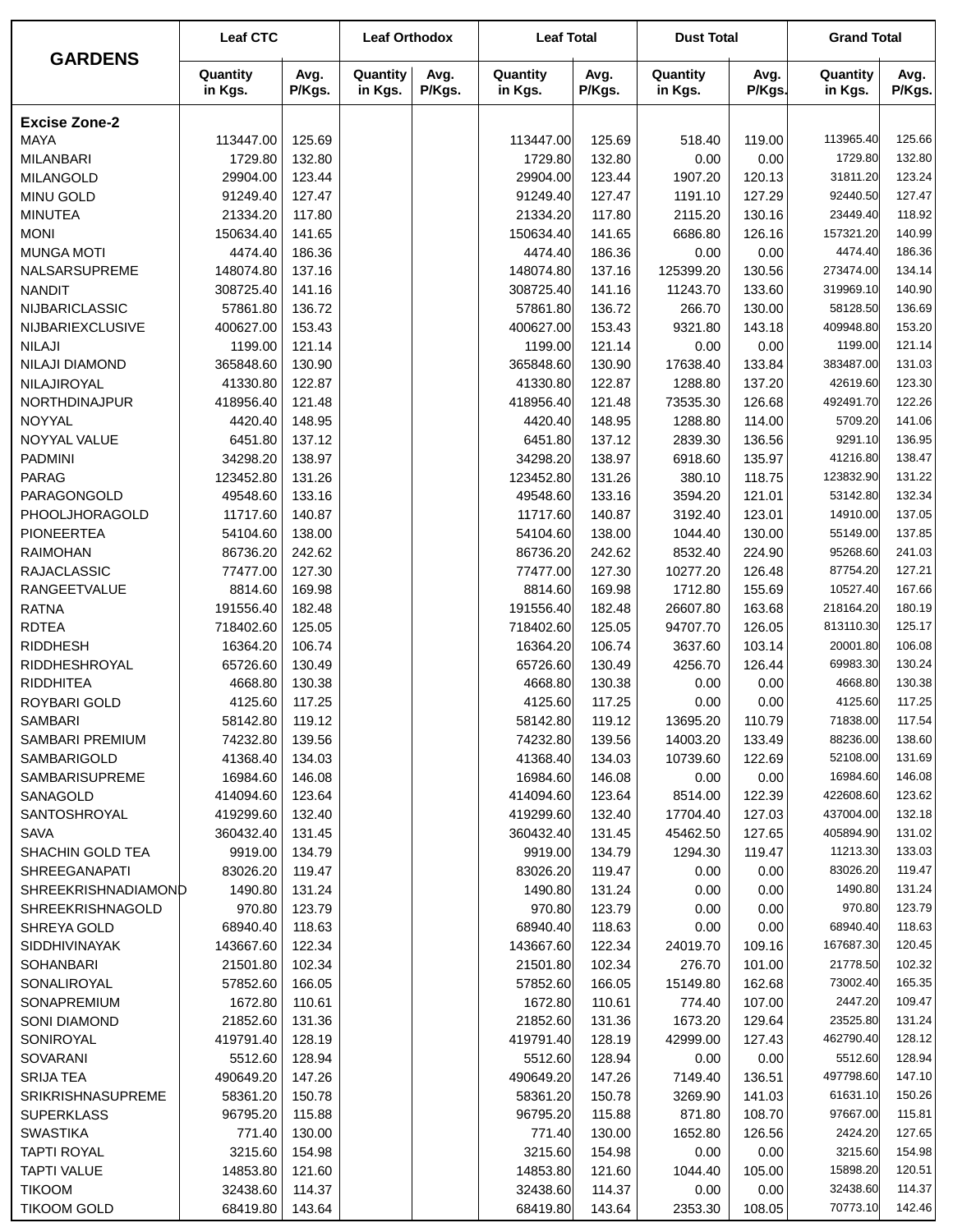| <b>GARDENS</b>           | <b>Leaf CTC</b>     |                | <b>Leaf Orthodox</b> |                | <b>Leaf Total</b>   |                | <b>Dust Total</b>   |                | <b>Grand Total</b>  |                |
|--------------------------|---------------------|----------------|----------------------|----------------|---------------------|----------------|---------------------|----------------|---------------------|----------------|
|                          | Quantity<br>in Kgs. | Avg.<br>P/Kgs. | Quantity<br>in Kgs.  | Avg.<br>P/Kgs. | Quantity<br>in Kgs. | Avg.<br>P/Kgs. | Quantity<br>in Kgs. | Avg.<br>P/Kgs. | Quantity<br>in Kgs. | Avg.<br>P/Kgs. |
| <b>Excise Zone-2</b>     |                     |                |                      |                |                     |                |                     |                |                     |                |
| <b>TULSIBARI GOLD</b>    | 28096.20            | 120.27         |                      |                | 28096.20            | 120.27         | 1963.90             | 138.27         | 30060.10            | 121.45         |
| VARUNGOLD                | 264109.60           | 126.43         |                      |                | 264109.60           | 126.43         | 24911.40            | 133.57         | 289021.00           | 127.05         |
| VEDANTATEA               | 291552.00           | 135.61         |                      |                | 291552.00           | 135.61         | 6748.40             | 124.55         | 298300.40           | 135.36         |
| ZARATEAPREMIUM           | 219833.60           | 139.45         |                      |                | 219833.60           | 139.45         | 8065.20             | 141.65         | 227898.80           | 139.53         |
| <b>District Total</b>    | 14844110.40         | 136.88         |                      |                | 14844110.40         | 136.88         | 1256496.30          | 136.00         | 16100606.70         | 136.81         |
| <b>Terai GARDENS</b>     |                     |                |                      |                |                     |                |                     |                |                     |                |
| <b>AANAND</b>            | 236854.00           | 139.55         |                      |                | 236854.00           | 139.55         | 16870.90            | 127.28         | 253724.90           | 138.73         |
| <b>AMRAJOTE</b>          | 3065.60             | 109.95         |                      |                | 3065.60             | 109.95         | 0.00                | 0.00           | 3065.60             | 109.95         |
| <b>ASHAPUR</b>           | 11572.40            | 139.71         |                      |                | 11572.40            | 139.71         | 868.40              | 121.19         | 12440.80            | 138.41         |
| <b>ATAL</b>              | 491371.80           | 212.49         |                      |                | 491371.80           | 212.49         | 67916.60            | 190.55         | 559288.40           | 209.83         |
| AZAMABADSUPREME          | 184623.60           | 170.07         |                      |                | 184623.60           | 170.07         | 47594.20            | 156.45         | 232217.80           | 167.28         |
| <b>BAGDOGRA</b>          | 117395.80           | 122.03         |                      |                | 117395.80           | 122.03         | 10671.20            | 125.28         | 128067.00           | 122.30         |
| <b>BAGDOGRA CLASSIC</b>  | 212190.20           | 132.61         |                      |                | 212190.20           | 132.61         | 8623.00             | 130.90         | 220813.20           | 132.54         |
| <b>BAGDOGRAGOLD</b>      | 276203.00           | 180.15         |                      |                | 276203.00           | 180.15         | 20113.90            | 154.49         | 296316.90           | 178.41         |
| <b>BALASON</b>           | 265681.40           | 122.00         |                      |                | 265681.40           | 122.00         | 9169.00             | 119.65         | 274850.40           | 121.92         |
| <b>BALASON ROYAL</b>     | 30556.20            | 142.54         |                      |                | 30556.20            | 142.54         | 2022.20             | 141.98         | 32578.40            | 142.51         |
| <b>BELGACHI</b>          | 131541.60           | 144.86         |                      |                | 131541.60           | 144.86         | 32504.60            | 140.78         | 164046.20           | 144.05         |
| <b>BELGACHIGOLD</b>      | 188985.60           | 175.46         |                      |                | 188985.60           | 175.46         | 28705.20            | 158.97         | 217690.80           | 173.29         |
| <b>BELPUR</b>            | 79058.20            | 124.54         |                      |                | 79058.20            | 124.54         | 21047.40            | 118.05         | 100105.60           | 123.17         |
| <b>BELPURGOLD</b>        | 5332.20             | 117.00         |                      |                | 5332.20             | 117.00         | 594.40              | 116.00         | 5926.60             | 116.90         |
| <b>BHOJNARAIN</b>        | 79990.40            | 148.19         |                      |                | 79990.40            | 148.19         | 16560.30            | 139.77         | 96550.70            | 146.75         |
| <b>BHOJNARAINGOLD</b>    | 173483.60           | 184.74         |                      |                | 173483.60           | 184.74         | 10696.80            | 162.34         | 184180.40           | 183.43         |
| <b>BHOJNARAINSUPREME</b> | 66216.60            | 208.85         |                      |                | 66216.60            | 208.85         | 416.70              | 200.00         | 66633.30            | 208.79         |
| <b>BIJALIMONI</b>        | 170903.80           | 222.35         |                      |                | 170903.80           | 222.35         | 35894.20            | 191.97         | 206798.00           | 217.08         |
| <b>BIJBARI</b>           | 291510.80           | 132.65         |                      |                | 291510.80           | 132.65         | 43969.90            | 131.23         | 335480.70           | 132.47         |
| <b>BIJBARIGOLD</b>       | 389565.80           | 199.23         |                      |                | 389565.80           | 199.23         | 59755.90            | 161.33         | 449321.70           | 194.19         |
| <b>BIJOYNAGAR</b>        | 336530.60           | 162.70         |                      |                | 336530.60           | 162.70         | 29746.20            | 144.85         | 366276.80           | 161.25         |
| <b>BILATIBARI</b>        | 548475.20           | 136.98         |                      |                | 548475.20           | 136.98         | 6363.00             | 128.45         | 554838.20           | 136.88         |
| <b>CHAMPASARI</b>        | 97578.20            | 143.87         |                      |                | 97578.20            | 143.87         | 22364.70            | 138.54         | 119942.90           | 142.87         |
| <b>CHANDAN</b>           | 421866.80           | 153.19         |                      |                | 421866.80           | 153.19         | 53383.00            | 136.39         | 475249.80           | 151.30         |
| <b>DAGAPUR</b>           | 81201.00            | 176.70         |                      |                | 81201.00            | 176.70         | 22487.10            | 153.49         | 103688.10           | 171.67         |
| <b>DEBIJHORA</b>         | 16691.00            | 132.32         |                      |                | 16691.00            | 132.32         | 165.10              | 132.00         | 16856.10            | 132.32         |
| <b>DEBIJHORASUPREME</b>  | 324699.60           | 172.83         |                      |                | 324699.60           | 172.83         | 40299.20            | 158.82         | 364998.80           | 171.28         |
| <b>FAGU</b>              | 314215.60           | 165.17         |                      |                | 314215.60           | 165.17         | 59682.40            | 156.32         | 373898.00           | 163.76         |
| <b>FAGUROYAL</b>         | 145126.00           | 207.36         |                      |                | 145126.00           | 207.36         | 24590.50            | 180.82         | 169716.50           | 203.51         |
| <b>FULBAR</b>            | 150830.80           | 115.86         |                      |                | 150830.80           | 115.86         | 34483.80            | 117.23         | 185314.60           | 116.11         |
| <b>FULBARI</b>           | 501030.00           | 167.81         |                      |                | 501030.00           | 167.81         | 30581.50            | 163.65         | 531611.50           | 167.57         |
| FULBARI HI GROWN         | 368071.00           | 212.92         |                      |                | 368071.00           | 212.92         | 31041.00            | 181.40         | 399112.00           | 210.47         |
| <b>FULBARIPATAN</b>      | 29401.00            | 138.58         |                      |                | 29401.00            | 138.58         | 4189.90             | 130.65         | 33590.90            | 137.59         |
| FULBARIPATANCLONAL       | 88684.00            | 176.06         |                      |                | 88684.00            | 176.06         | 8979.50             | 148.06         | 97663.50            | 173.49         |
| GAYAGANGA                | 142129.20           | 152.42         |                      |                | 142129.20           | 152.42         | 6572.80             | 146.45         | 148702.00           | 152.15         |
| <b>GIRISHCHANDRA</b>     | 175487.20           | 132.34         |                      |                | 175487.20           | 132.34         | 11785.80            | 134.70         | 187273.00           | 132.49         |
| <b>GIRISHCHSUPER</b>     | 135078.60           | 200.19         |                      |                | 135078.60           | 200.19         | 24298.40            | 155.36         | 159377.00           | 193.35         |
| <b>GITADEVI</b>          | 44369.20            | 131.08         |                      |                | 44369.20            | 131.08         | 9011.00             | 123.26         | 53380.20            | 129.76         |
| <b>GOPALPURSUPER</b>     | 28932.40            | 162.11         |                      |                | 28932.40            | 162.11         | 3035.60             | 157.46         | 31968.00            | 161.67         |
| <b>GOPE</b>              | 859131.20           | 128.81         |                      |                | 859131.20           | 128.81         | 87438.90            | 119.28         | 946570.10           | 127.93         |
| <b>GOPESUPREME</b>       | 124823.40           | 151.11         |                      |                | 124823.40           | 151.11         | 5499.40             | 135.42         | 130322.80           | 150.45         |
| <b>GULMA</b>             | 626098.60           | 294.31         |                      |                | 626098.60           | 294.31         | 85991.50            | 240.86         | 712090.10           | 287.86         |
| <b>GUNABARI</b>          | 550878.80           | 127.40         |                      |                | 550878.80           | 127.40         | 10541.70            | 127.65         | 561420.50           | 127.41         |
| <b>HALBARI</b>           | 1374.20             | 162.61         |                      |                | 1374.20             | 162.61         | 0.00                | 0.00           | 1374.20             | 162.61         |
| <b>HANSQUA</b>           | 423427.80           | 224.65         |                      |                | 423427.80           | 224.65         | 80081.00            | 195.08         | 503508.80           | 219.95         |
| <b>HANSRAJ</b>           | 41714.60            | 138.65         |                      |                | 41714.60            | 138.65         | 4607.20             | 130.37         | 46321.80            | 137.83         |
| <b>ICHHAMOTI</b>         | 18672.40            | 126.28         |                      |                | 18672.40            | 126.28         | 533.40              | 123.00         | 19205.80            | 126.19         |
| <b>ICHHAMOTIROYAL</b>    | 207967.40           | 188.84         |                      |                | 207967.40           | 188.84         | 19227.80            | 162.28         | 227195.20           | 186.59         |
| <b>JATINDRAMOHAN</b>     | 903595.20           | 133.46         |                      |                | 903595.20           | 133.46         | 43818.00            | 121.87         | 947413.20           | 132.92         |
| JATINDRAMOHANGOLD        | 111949.80           | 150.28         |                      |                | 111949.80           | 150.28         | 953.10              | 175.11         | 112902.90           | 150.49         |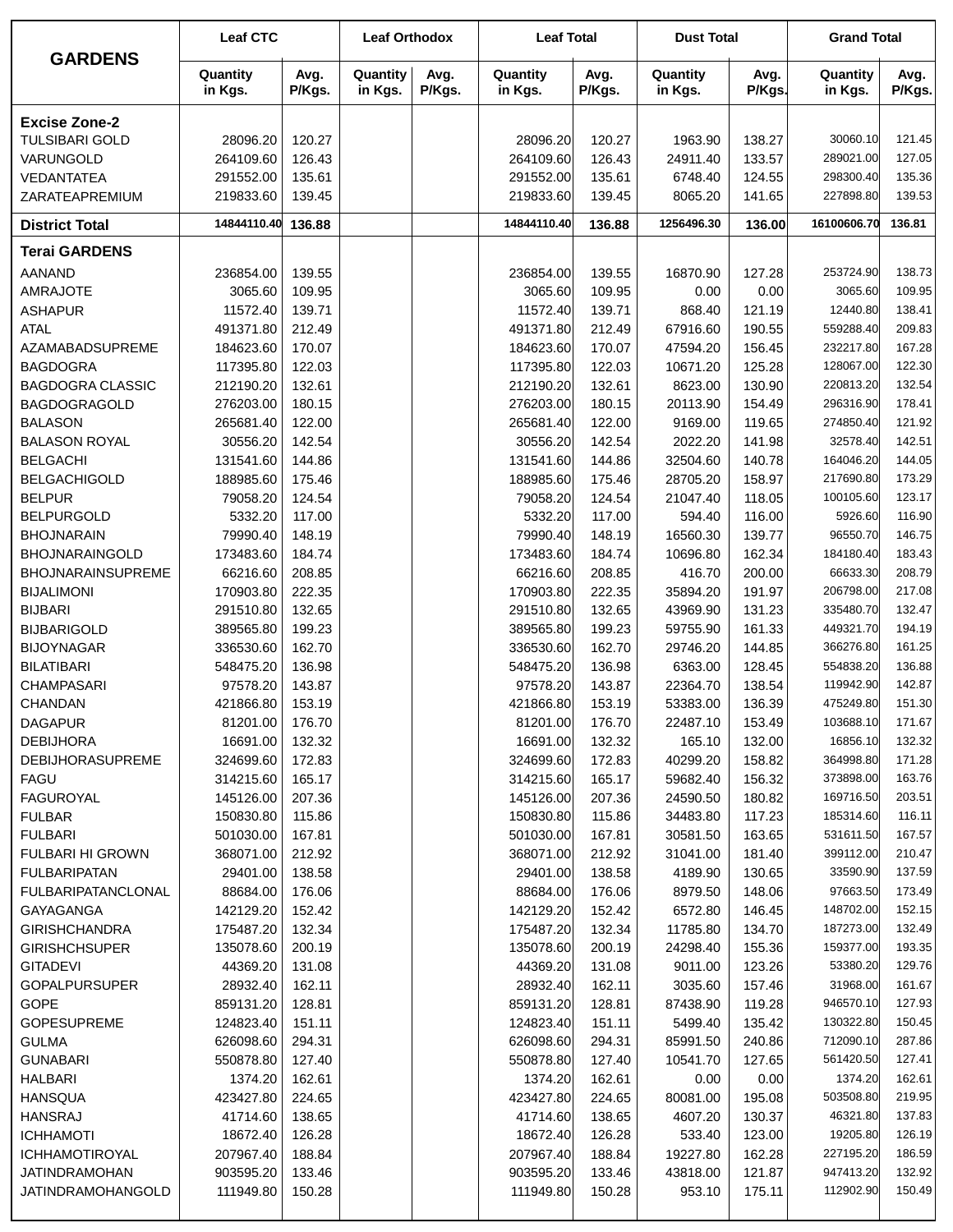|                               | <b>Leaf CTC</b>        |                  | <b>Leaf Orthodox</b> |                | <b>Leaf Total</b>      |                  | <b>Dust Total</b>    |                | <b>Grand Total</b>    |                  |
|-------------------------------|------------------------|------------------|----------------------|----------------|------------------------|------------------|----------------------|----------------|-----------------------|------------------|
| <b>GARDENS</b>                | Quantity<br>in Kgs.    | Avg.<br>P/Kgs.   | Quantity<br>in Kgs.  | Avg.<br>P/Kgs. | Quantity<br>in Kgs.    | Avg.<br>P/Kgs.   | Quantity<br>in Kgs.  | Avg.<br>P/Kgs. | Quantity<br>in Kgs.   | Avg.<br>P/Kgs.   |
| <b>Excise Zone-2</b>          |                        |                  |                      |                |                        |                  |                      |                |                       |                  |
| <b>JAYABARI</b>               | 223963.00              | 118.99           |                      |                | 223963.00              | 118.99           | 14365.80             | 118.25         | 238328.80             | 118.95           |
| <b>JAYANTIKACLONAL</b>        | 157317.80              | 142.68           |                      |                | 157317.80              | 142.68           | 11697.60             | 152.90         | 169015.40             | 143.39           |
| JAYANTIKAGOLD                 | 410606.60              | 180.74           |                      |                | 410606.60              | 180.74           | 72798.40             | 158.12         | 483405.00             | 177.33           |
| <b>JIAGURI</b>                | 1431.20                | 124.42           |                      |                | 1431.20                | 124.42           | 0.00                 | 0.00           | 1431.20               | 124.42           |
| KACHAKALIGOLD                 | 282118.60              | 137.87           |                      |                | 282118.60              | 137.87           | 15697.50             | 128.98         | 297816.10             | 137.40           |
| <b>KAMALA</b>                 | 564231.40              | 153.14           |                      |                | 564231.40              | 153.14           | 167906.70            | 146.34         | 732138.10             | 151.58           |
| <b>KANTABARI</b>              | 124149.00              | 128.84           |                      |                | 124149.00              | 128.84           | 18772.00             | 132.02         | 142921.00             | 129.26           |
| <b>KIRANCHANDRA</b>           | 170137.00              | 135.89           |                      |                | 170137.00              | 135.89           | 23793.10             | 139.85         | 193930.10             | 136.37           |
| KIRANCHANDRAGOLD              | 267026.90              | 181.90           |                      |                | 267026.90              | 181.90           | 41041.30             | 165.47         | 308068.20             | 179.71           |
| <b>KUSUM</b>                  | 181336.80              | 153.94           |                      |                | 181336.80              | 153.94           | 22893.00             | 136.29         | 204229.80             | 151.96           |
| <b>KUSUMGOLD</b>              | 91657.40               | 201.93           |                      |                | 91657.40               | 201.93           | 10028.30             | 165.55         | 101685.70             | 198.35           |
| <b>KUSUMSPL</b>               | 54207.40               | 182.79           |                      |                | 54207.40               | 182.79           | 4382.10              | 154.53         | 58589.50              | 180.68           |
| MAHAMAYA                      | 566673.20              | 133.19           |                      |                | 566673.20              | 133.19           | 50250.30             | 130.78         | 616923.50             | 133.00           |
| <b>MALIVITA</b>               | 28466.80               | 118.15           |                      |                | 28466.80               | 118.15           | 126.70               | 117.00         | 28593.50              | 118.14           |
| <b>MARAPUR</b>                | 45981.00               | 151.92           |                      |                | 45981.00               | 151.92           | 2013.60              | 156.04         | 47994.60              | 152.09           |
| MARAPURROYAL                  | 25092.00               | 210.16           |                      |                | 25092.00               | 210.16           | 950.10               | 187.56         | 26042.10              | 209.33           |
| MARIONBARIECLONAL             | 22144.20               | 139.86           |                      |                | 22144.20               | 139.86           | 7960.40              | 130.49         | 30104.60              | 137.39           |
| MARIONBARIEPREMIUM            | 60551.80               | 149.56           |                      |                | 60551.80               | 149.56           | 12751.70             | 129.00         | 73303.50              | 145.98           |
| <b>MATIDHAR</b>               | 724016.20              | 217.09           |                      |                | 724016.20              | 217.09           | 134660.40            | 191.86         | 858676.60             | 213.13           |
| MATIGARAGOLD                  | 0.00                   | 0.00             |                      |                | 0.00                   | 0.00             | 1571.50              | 116.00         | 1571.50               | 116.00           |
| <b>MATRI</b>                  | 280798.80              | 130.33           |                      |                | 280798.80              | 130.33           | 32880.60             | 125.52         | 313679.40             | 129.82           |
| <b>MATRIGOLD</b>              | 362256.20              | 232.41           |                      |                | 362256.20              | 232.41           | 21368.70             | 201.29         | 383624.90             | 230.67           |
| <b>MERRYVIEW</b>              | 156359.60              | 178.50           |                      |                | 156359.60              | 178.50           | 23270.80             | 158.55         | 179630.40             | 175.92           |
| <b>NALSAR</b>                 | 87647.20               | 122.19           |                      |                | 87647.20               | 122.19           | 76252.80             | 127.55         | 163900.00             | 124.69           |
| NALSARBARI                    | 160522.80              | 137.62           |                      |                | 160522.80              | 137.62           | 52573.60             | 125.40         | 213096.40             | 134.60           |
| NEWCHUMTAACEGOLD              | 17410.60               | 121.35           |                      |                | 17410.60               | 121.35           | 865.10               | 114.21         | 18275.70              | 121.01           |
| <b>NEWCHUMTACLASSIC</b>       | 97760.80               | 141.66           |                      |                | 97760.80               | 141.66           | 22628.10             | 133.71         | 120388.90             | 140.17           |
| NEWCHUMTAROYAL                | 198325.60              | 173.76           |                      |                | 198325.60              | 173.76           | 48196.20             | 157.96         | 246521.80             | 170.67           |
| NUXALBARIE                    | 24539.80               | 145.67           |                      |                | 24539.80<br>402664.40  | 145.67           | 1570.40              | 140.00         | 26110.20<br>440855.50 | 145.33<br>213.46 |
| NUXALBARIIMPERIAL             | 402664.40              | 215.90<br>169.88 |                      |                |                        | 215.90           | 38191.10             | 187.81         | 188804.80             | 168.25           |
| ORDDIAMOND<br><b>ORDTERAI</b> | 174882.60              | 139.17           |                      |                | 174882.60              | 169.88           | 13922.20<br>43920.20 | 147.86         | 260804.40             | 138.30           |
| <b>PAHARGOOMIAH</b>           | 216884.20<br>601239.10 | 282.17           |                      |                | 216884.20<br>601239.10 | 139.17<br>282.17 | 77587.80             | 134.02         | 678826.90             | 274.37           |
| <b>PUSPA</b>                  | 1365.60                | 105.00           |                      |                | 1365.60                | 105.00           | 0.00                 | 213.92<br>0.00 | 1365.60               | 105.00           |
| PUSPAGOLD                     | 60844.00               | 116.00           |                      |                | 60844.00               | 116.00           | 0.00                 | 0.00           | 60844.00              | 116.00           |
| PUTINBARI ROYAL               | 16321.00               | 143.52           |                      |                | 16321.00               | 143.52           | 0.00                 | 0.00           | 16321.00              | 143.52           |
| <b>PUTINBARIGOLD</b>          | 754.20                 | 138.00           |                      |                | 754.20                 | 138.00           | 0.00                 | 0.00           | 754.20                | 138.00           |
| <b>RAMABOTY</b>               | 368649.20              | 133.28           |                      |                | 368649.20              | 133.28           | 21013.80             | 130.83         | 389663.00             | 133.14           |
| <b>RAMABOTYSUPER</b>          | 286072.80              | 190.34           |                      |                | 286072.80              | 190.34           | 7856.70              | 145.38         | 293929.50             | 189.14           |
| <b>RANIPOKHRI</b>             | 92941.00               | 134.37           |                      |                | 92941.00               | 134.37           | 5707.40              | 129.83         | 98648.40              | 134.11           |
| SALBARI                       | 67351.80               | 134.05           |                      |                | 67351.80               | 134.05           | 7106.80              | 124.52         | 74458.60              | 133.14           |
| <b>SANTOSH</b>                | 134992.80              | 125.19           |                      |                | 134992.80              | 125.19           | 18032.00             | 122.19         | 153024.80             | 124.84           |
| <b>SARAT</b>                  | 297481.40              | 233.49           |                      |                | 297481.40              | 233.49           | 36377.90             | 172.58         | 333859.30             | 226.85           |
| <b>SATBHAIYA</b>              | 219219.00              | 134.13           |                      |                | 219219.00              | 134.13           | 39127.70             | 137.03         | 258346.70             | 134.57           |
| <b>SATISH CHANDRA</b>         | 27751.20               | 195.99           |                      |                | 27751.20               | 195.99           | 693.40               | 184.94         | 28444.60              | 195.72           |
| <b>SATISHCHANDRA</b>          | 223770.40              | 152.61           |                      |                | 223770.40              | 152.61           | 21235.00             | 143.75         | 245005.40             | 151.84           |
| SAYEDABAD                     | 80203.80               | 142.80           |                      |                | 80203.80               | 142.80           | 19339.80             | 140.17         | 99543.60              | 142.29           |
| SAYEDABADCLASSIC              | 325859.60              | 126.63           |                      |                | 325859.60              | 126.63           | 12835.30             | 121.78         | 338694.90             | 126.45           |
| SAYEDABADGOLD                 | 373410.00              | 187.35           |                      |                | 373410.00              | 187.35           | 64300.60             | 166.54         | 437710.60             | 184.30           |
| SIMULBARIE                    | 127740.40              | 154.38           |                      |                | 127740.40              | 154.38           | 24618.20             | 139.84         | 152358.60             | 152.03           |
| SIMULBARIEGOLD                | 164611.60              | 194.46           |                      |                | 164611.60              | 194.46           | 5853.00              | 193.74         | 170464.60             | 194.43           |
| <b>SINGHIAJHORA</b>           | 355888.00              | 147.81           |                      |                | 355888.00              | 147.81           | 48477.40             | 138.48         | 404365.40             | 146.69           |
| <b>SUBTIGURI</b>              | 309.20                 | 151.00           |                      |                | 309.20                 | 151.00           | 346.70               | 161.00         | 655.90                | 156.29           |
| <b>SUBTIGURI GOLD</b>         | 26452.40               | 141.06           |                      |                | 26452.40               | 141.06           | 10889.40             | 134.16         | 37341.80              | 139.05           |
| <b>SUKNA</b>                  | 177088.60              | 145.22           |                      |                | 177088.60              | 145.22           | 21888.20             | 128.72         | 198976.80             | 143.41           |
| SUNDARBARIE                   | 19884.20               | 121.44           |                      |                | 19884.20               | 121.44           | 694.40               | 113.00         | 20578.60              | 121.15           |
| <b>SURJAPUR</b>               | 256718.80              | 129.75           |                      |                | 256718.80              | 129.75           | 89020.80             | 128.28         | 345739.60             | 129.37           |
| <b>TAIPOO</b>                 | 389407.80              | 185.67           |                      |                | 389407.80              | 185.67           | 28504.40             | 174.03         | 417912.20             | 184.88           |